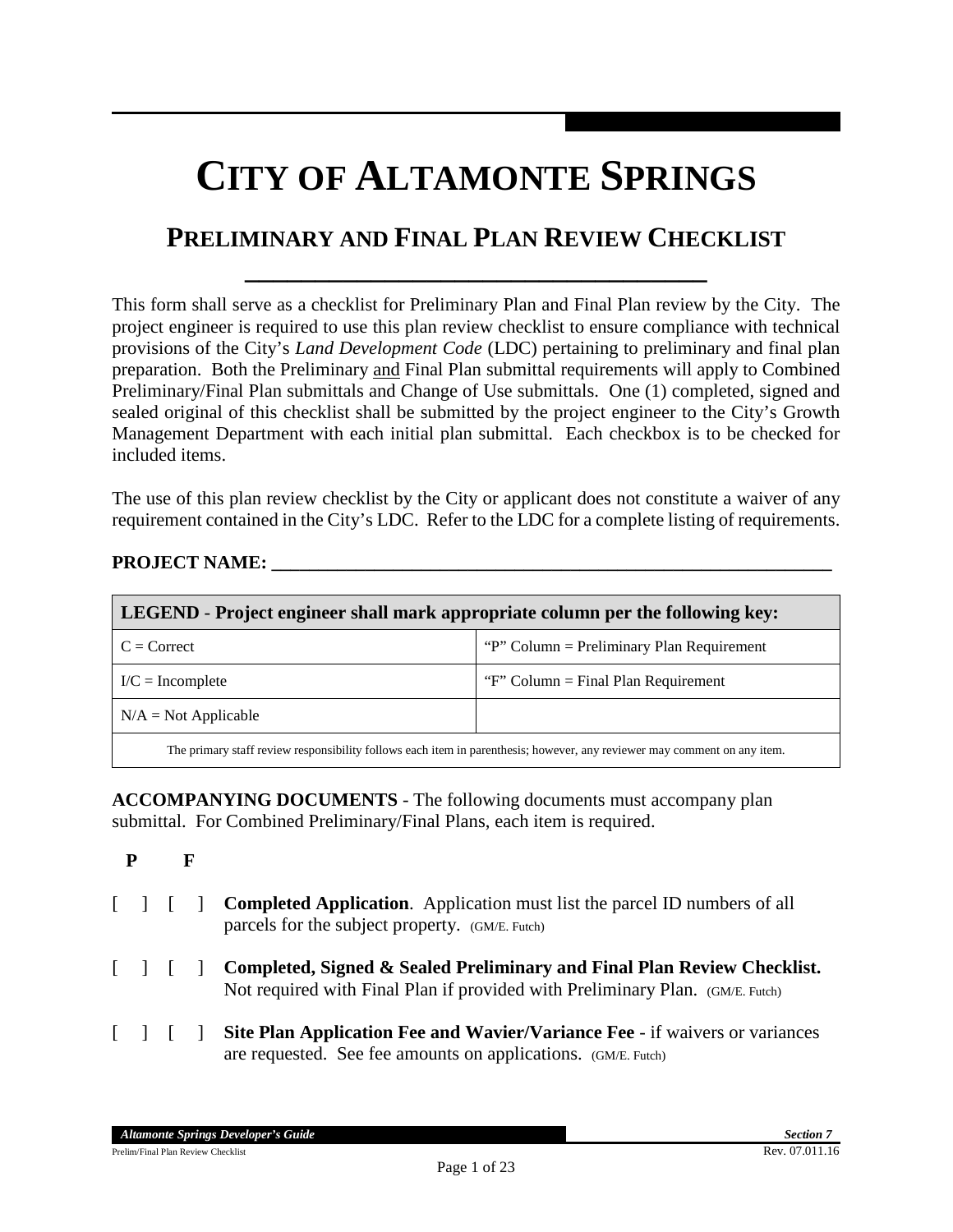| L        | $\overline{1}$ |  | $\Box$       | Mobility Solutions Report Acceptance Letter - If available. (GM/A. Maraviglia)                                                                                                                                                                                                                                       |
|----------|----------------|--|--------------|----------------------------------------------------------------------------------------------------------------------------------------------------------------------------------------------------------------------------------------------------------------------------------------------------------------------|
| L        | 1              |  |              | [N/A] School Capacity Availability Letter of Determination (SCALD) - Residential<br>projects only, if available. (GM/A. Maraviglia)                                                                                                                                                                                  |
| L        | $\mathbf{I}$   |  |              | [N/A] Project Engineer's Letter of Acknowledgment. (GM/E. Futch)                                                                                                                                                                                                                                                     |
| L        | 1              |  |              | [N/A] Project Surveyor's Letter of Acknowledgment. (GM/E. Futch)                                                                                                                                                                                                                                                     |
| [        | $\mathbf{I}$   |  |              | [N/A] Project Landscape Architect's Letter of Acknowledgment. (GM/E. Futch)                                                                                                                                                                                                                                          |
| [        | $\mathbf{I}$   |  |              | [N/A] Proof of Ownership. (GM/E. Futch)                                                                                                                                                                                                                                                                              |
| L        | $\mathbf{I}$   |  |              | [N/A] Power of Attorney or Agent Authorization Letter - signed by the actual<br>property owner if the owner is not the developer. (GM/E. Futch)                                                                                                                                                                      |
| L        | $\mathbf{1}$   |  |              | [N/A] Completed Waiver/Variance Request Form(s) and Questionnaire(s) - (if<br>applicable). (GM/E. Futch – for submittal)                                                                                                                                                                                             |
| $\Gamma$ | $\mathbf{1}$   |  |              | [N/A] <b>Drainage Calculations</b> - Two copies are required. (GM/E. Futch - for submittal; PW/Rader for<br>content)                                                                                                                                                                                                 |
|          | $[N/A]$ [      |  | $\perp$      | Shop Drawings - for dedicated infrastructure only. (PW/Rader)                                                                                                                                                                                                                                                        |
|          | $[N/A]$ [      |  | $\mathbf{1}$ | <b>Fire Flow Calculations</b> - Required for unsprinklered buildings $>5,000$ square<br>feet, and sprinklered buildings >50,000 square feet. (GM/E. Futch - for submittal; PW/Rader,<br>BFSD/G. Phillippi for content)                                                                                               |
|          | $[N/A]$ [      |  | $\mathbf{I}$ | One (1) Address Sheet - One separate copy of the plan for address street name<br>verification or assignment. Existing addresses shall be indicated on each building<br>in parenthesis. The address sheet should be on an $8\frac{1}{2} \times 11$ " or 11 x 14" sheet. (GM/E.<br>Futch provide to Maillo)            |
| $\Gamma$ | $\vert \vert$  |  | $\mathbf{I}$ | One (1) Geological/Geotechnical Investigation Report - For all areas proposed<br>for storm water management or drainage systems, and pavement design<br>recommendations, a detailed geological/geotechnical investigation shall be<br>required. This investigation shall be conducted by a Professional Geologist or |

required. This investigation shall be conducted by a Professional Geologist or Engineer experienced in geohydrology with a signed and sealed report to be submitted for City review. The geologic investigation shall be comprehensive enough that recommendations for site planning, engineering design, and construction techniques may be made. [Ref. LDC 6.1.11.5(f)]. (PW/Rader)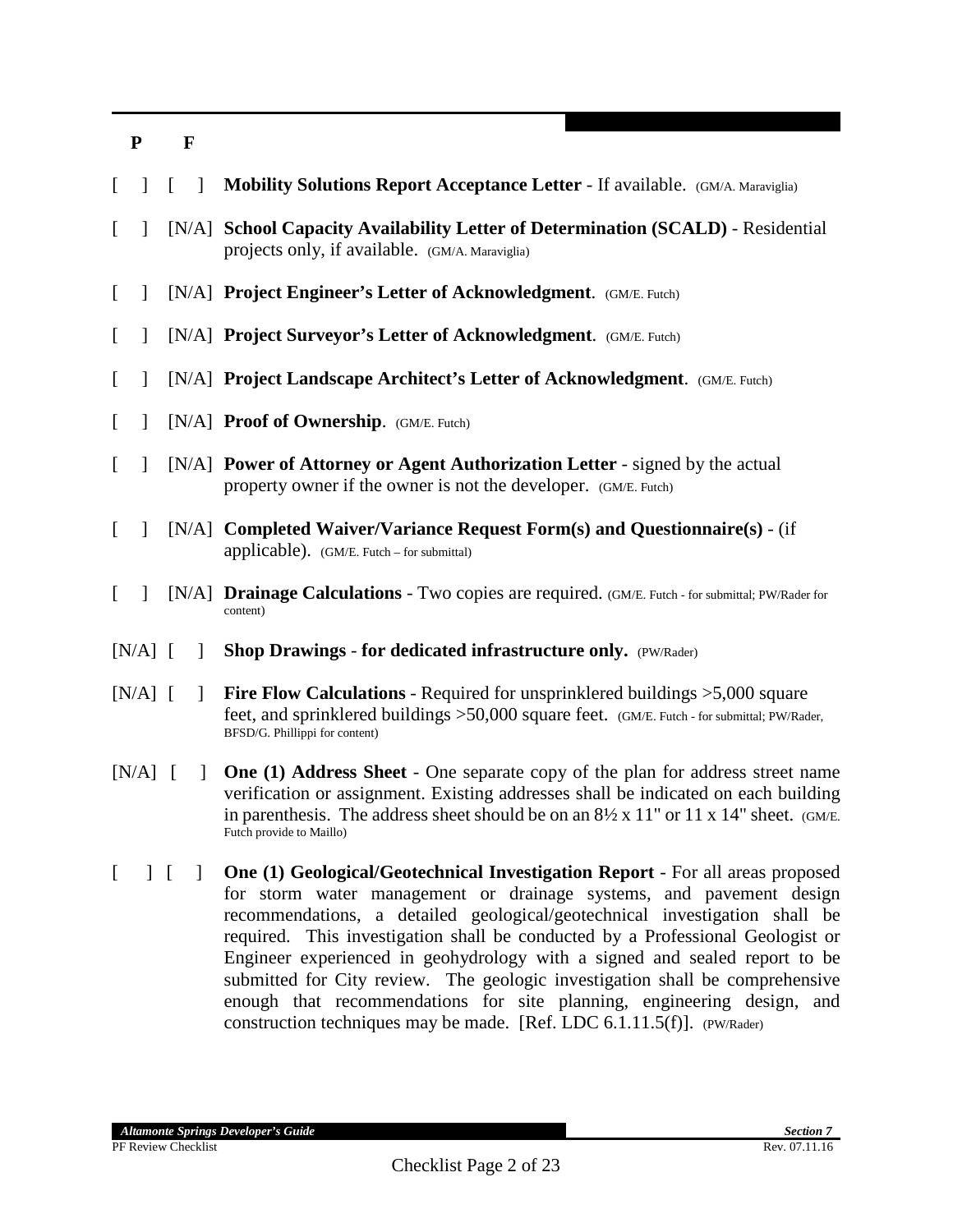**Agency Permits or Exemption Letters.** All applicable permits to be obtained prior to construction must be denoted on the City Standard cover sheet in the Approval Checklist Table. 2 copies of all applicable permits will be required prior to commencement of construction and submitted directly to the Public Works Department. Examples of agency permits include the following: (PW/Goodling)

#### **Altamonte Springs Industrial Pre-treatment Permit**

**CSX Transportation**.

**FDEP Domestic Wastewater Collection/Transmission System Permit or Letter of Determination.**

**FDEP Public Drinking Water System Construction Permit or Letter of Determination.**

**FDEP letter acknowledging receipt of the owner/developer's submittal of a Notice of Intent (NOI) and the project's Stormwater Pollution Prevention Plan (SWPPP).**

Sometime after receipt of the project's NOI, the FDEP will issue to the owner/developer a Construction Generic Permit (CGP) for the project's SWPPP. At project completion, the owner/developer is required to file a Notice of Termination (NOT) with FDEP. The Owner/Developer is to provide copies of both the CGP and NOT to the City once they have been received. More information on the FDEP's NPDES Program and downloadable forms are available at [www.dep.state.fl.us/water/stormwater/npdes/index.htm.](http://www.dep.state.fl.us/water/stormwater/npdes/index.htm)

**FDOT Right of Way Utilization Permit.**

**FDOT Drainage Connection Permit.**

**SJRWMD Consumptive Use Permit.**

**SJRWMD Environmental Resources Permit.**

**Florida Fish and Game Protected Species Permit(s).**

**Seminole County Right-of-way Utilization Permit.**

Any Other Agency Permits: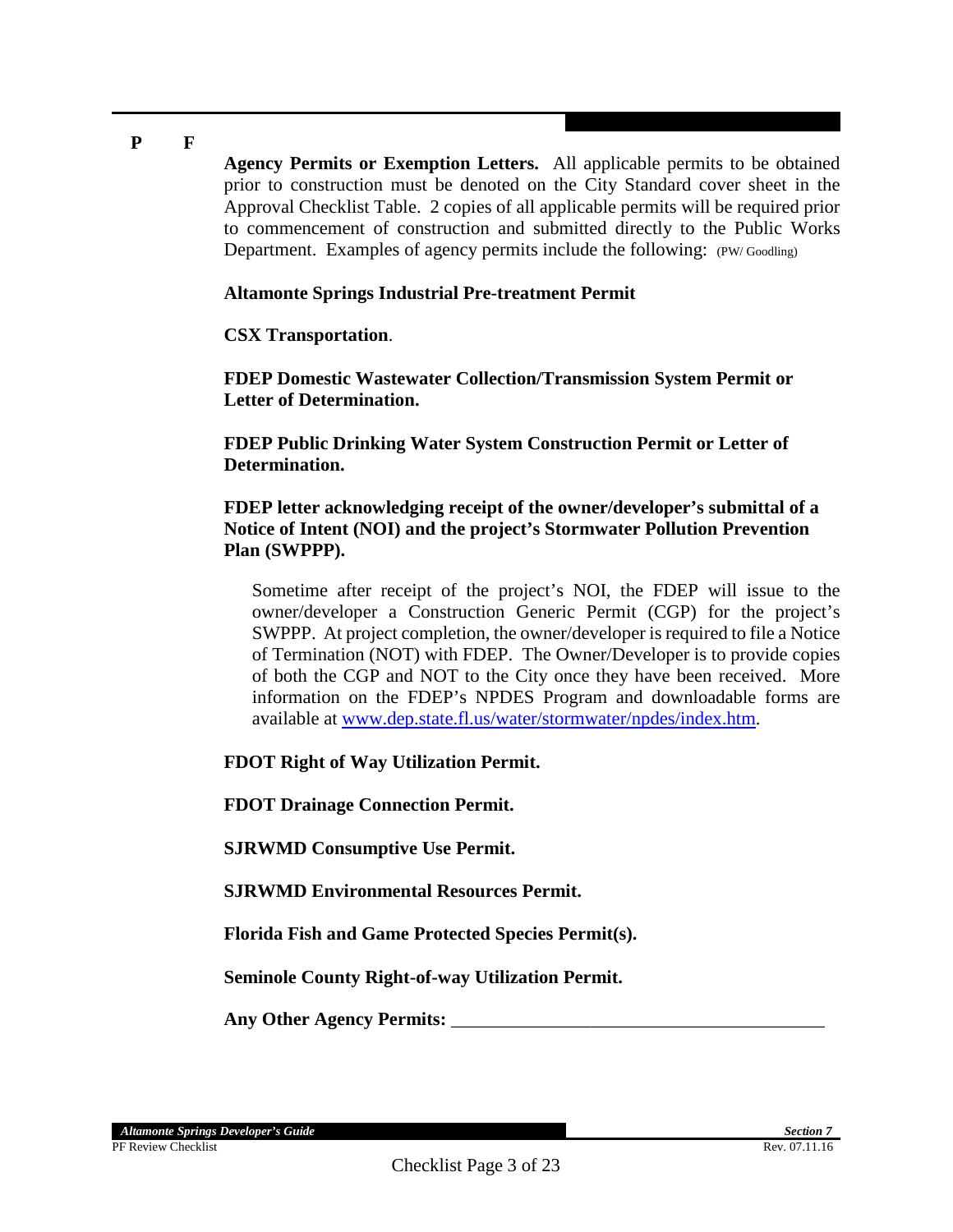## **P F GENERAL PLAN REQUIREMENTS.**

- [ ] [ ] **Plan Size** Twenty-four inches by thirty-six inches (24" x 36"). All sheets are to be bound into one set, including the survey, landscape plan, and architectural elevations. All sheets must be signed and sealed. (GM/E. Futch)
- [ ] [ ] **Project Name** To be shown on each sheet, and consistent with the application. Subsequent name changes shall constitute a site plan revision. (GM/E. Futch)
- [ ] [ ] **North Arrow** To be shown on every sheet showing all or a portion of the site. (GM/E. Futch)
- $\begin{bmatrix} 1 \\ 1 \end{bmatrix}$  **Scale** Not smaller than one inch equals fifty feet  $(1'' = 50'')$  and, where appropriate, the same scale shall be used in drawing the site plan rather than varying the scale. (GM/E. Futch; PW/Goodling)
- [ ] [ ] **Sheet Number** Particular number of that sheet and the total number of sheets included shown on each sheet. Clearly labeled match lines to show where other sheets match or join. (GM/E. Futch)
- [ ] [ ] **Revision Block** The revision block shall be used to denote any revision made during the site plan review or as-built record drawing close out process. The block shall include a numbered note specifically indicating the change (e.g., #1 - 4' sidewalk modified to 5'). A revision block which states "per City comments" or other non-definitive comment shall not be accepted. (GM/E. Futch; PW/Goodling)
- [ ]  $\blacksquare$  **Date** Date of the plans along with any subsequent revisions. (GM/E. Futch)

## **COVER SHEET REQUIREMENTS.**

- [ ] [ ] **Standard City Coversheet** Must use current standard City coversheet, available at www.altamonte.org, Public Works Dept. Engineering and Technical Services page. (GM/E. Futch; PW/Goodling)
- [ ] [ ] **Project Name** To be consistent with application and subsequent sheets and City project name. Projects that are subprojects of larger projects, such as site plans within a PUD, must have a name that is formatted "PUD Name / Project Name" or "Master Project Name / Subproject Name." (GM/E. Futch)
- [ ] [ ] **Statements of Intended Use**  General statement of project scope. List uses and gross square footages. (GM/E. Futch)
- [ ] [ ] **Statement of Project Phasing**  Applicant shall indicate project phasing by checking the appropriate box on the cover sheet. (GM/E. Futch, PW/Dan Goodling)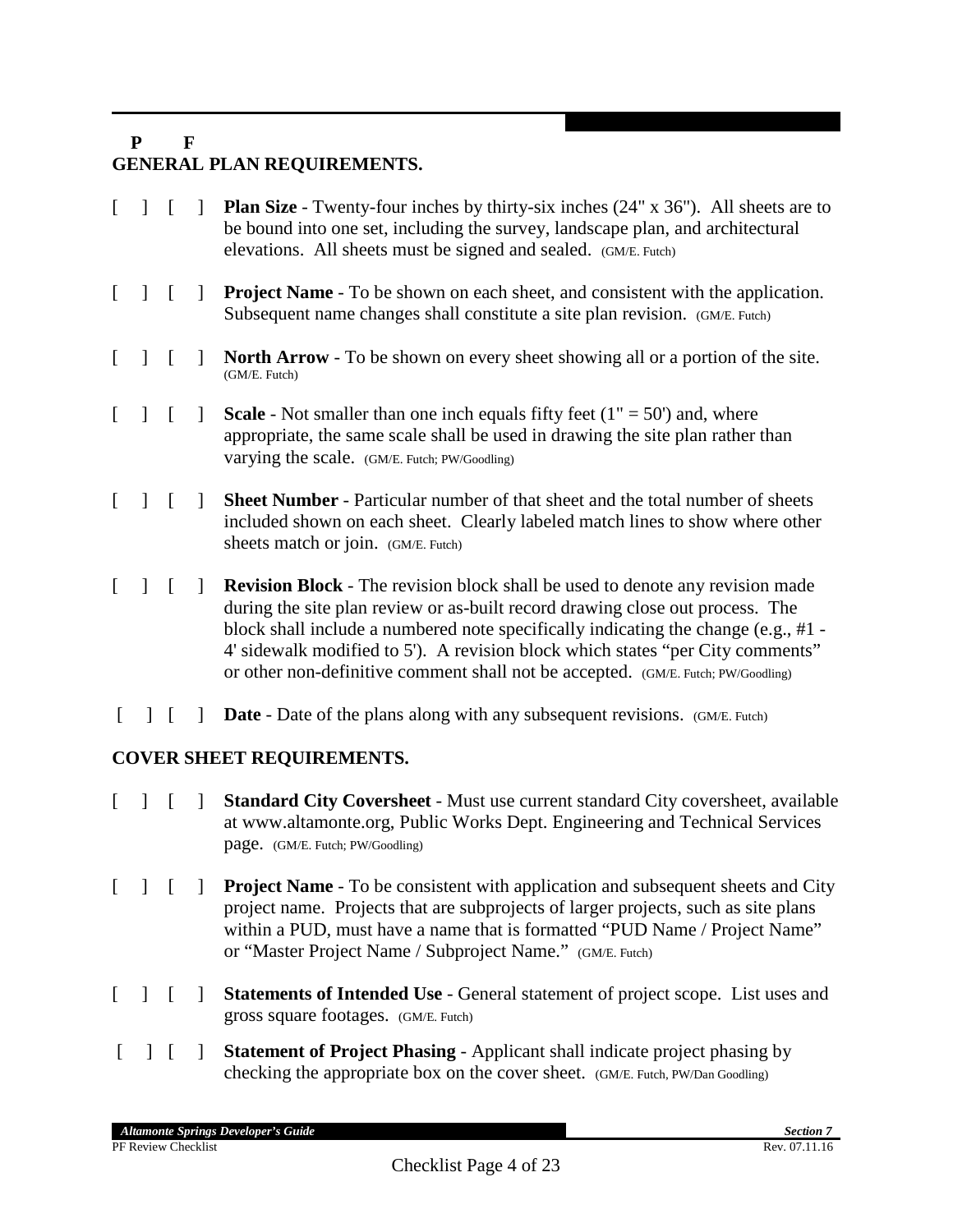[ ] [ ] **Vicinity Map** - To include location of the site, relationship to surrounding streets and thoroughfares, existing zoning and land use on site and surrounding areas within 500'. Scale of not less than  $1'' = 2,000'$ . Maps must be legible. (GM/E. Futch; PW/Goodling) [ ] [ ] **Legal Description** - Inclusive for all property depicted on the plan. Section, Township, and Range, and size of parcel in acres or square feet shown. (GM/E. Futch) [ ] [ ] **Property Owner or Owners of Record** - Include name, address, telephone number, and fax number. (GM/E. Futch) [ ] **[ ] Developer** - Include name, address, telephone number, and fax number. (GM/E. Futch) [ ] [ ] **Project Engineer Information** - Must be a Professional Engineer (P.E.) registered in the State of Florida. The Project Engineer must submit a Letter of Acknowledgment to the City and shall need to be retained by the owner/developer to perform the full range of engineering services including those during

Futch) [ ] [ ] **Project Surveyor** - Must be a professional or a registered land surveyor licensed in the State of Florida. Include name, address, telephone number, and fax number. (GM/E. Futch)

construction which are traditionally considered to be part of a complete

engineering service. The Project Engineer's responsibilities shall include, but not be limited to, agency permitting and subsequent permit certifications, any site plan revisions deemed necessary, and final record drawings (in accordance with City requirements). The Project Engineer is also the Owner/Developer's point of contact for all correspondence and project coordination, and is responsible for all submittals required for the project close-out and attainment of the Certificate of Occupancy. Include name, address, telephone number, and fax number. (GM/E.

- [ ] [ ] **Landscape Architect** Must be a Registered Landscape Architect licensed in the State of Florida. Include name, address, telephone number, and fax number. (GM/E. Futch)
- [ ] [ ] **Waiver Requests (if applicable)** Waiver requests noted on plan coversheet, and each request accompanied by a completed Waiver Request Form(s) and questionnaire(s). (GM/E. Futch – for proper submission, Responsible Division – for content)
- [ ] [ ] **Variance Requests (if applicable)** Variance requests noted on plan coversheet, and each request accompanied by a completed Variance Request Form(s) questionnaire(s).  $(GM/E.$  Futch – for submittal, Responsible Division – for content)
- [ ] [ ] **Development Bonus Requests (if applicable)** Development bonus requests listed on plan cover sheet. (GM/E. Futch – for proper submission, Craft – for content)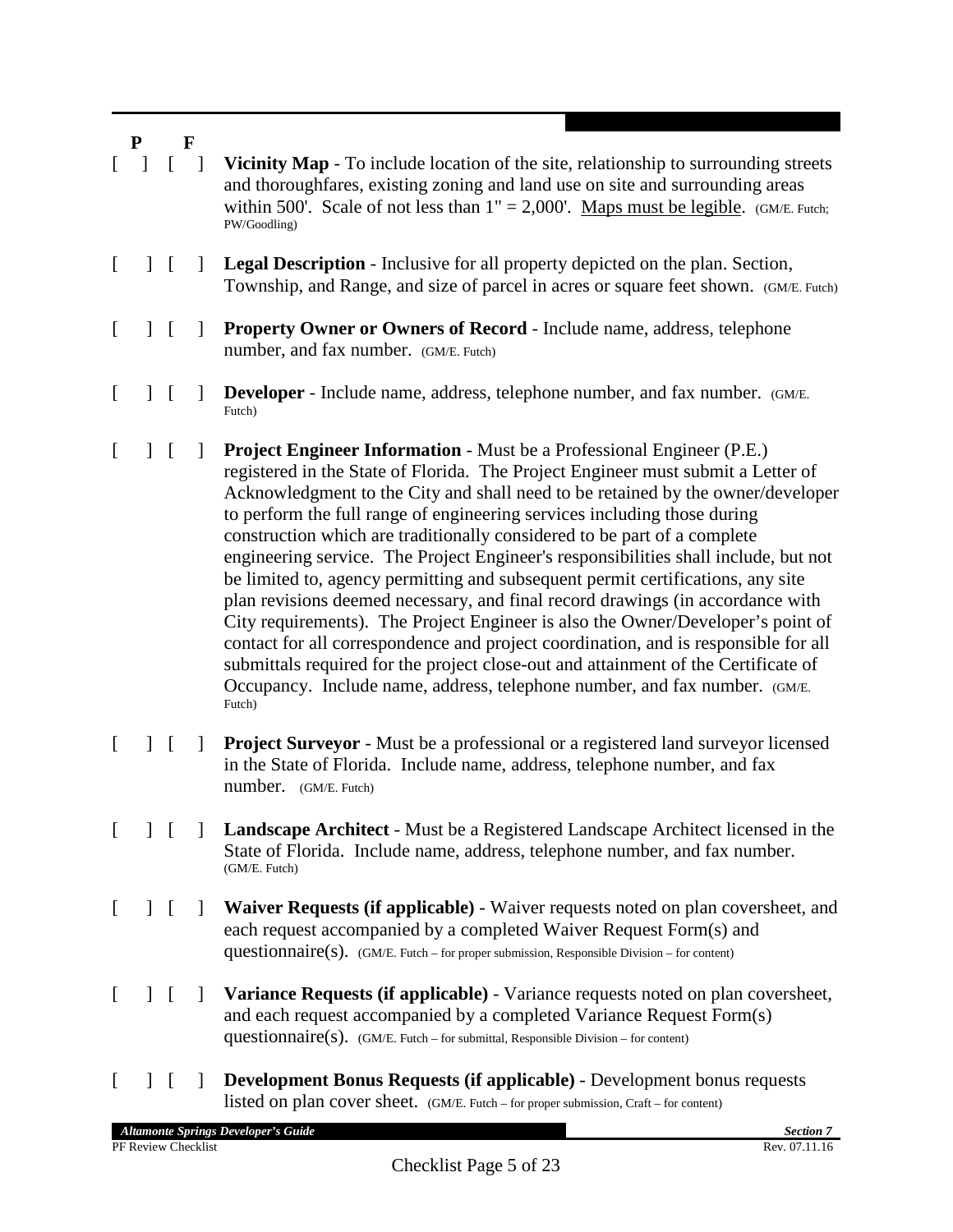[ ] [ ] **Utility Companies** - A list of utility companies having utilities within the limits of the project and/or utility companies providing service to the project. (PW/Cabrera)

> For the City's utilities (water, sewer, and reclaimed water), the contact should be: WATER, SEWER, AND RECLAIMED: City of Altamonte Springs 225 Newburyport Ave. Altamonte Springs, FL 32701 (407) 571-8340 (Tel) (407) 571-8350 (Fax)

For telephone service, please note that Century Link (formerly Embarq) provides service to most of the City. However, the southwest quadrant, south of the West Town Parkway area, is served by AT&T.

- $\begin{bmatrix} \phantom{i} \end{bmatrix}$  **Plan Index** An index to all sheets to be included. (GM/E. Futch)
- [ ] [ ] **Compliance Statement** The plans must include the following statement: (GM/E. Futch)

"All design and construction must conform to the minimum standards set forth in the City of Altamonte Springs Land Development Code."

#### **EXISTING CONDITIONS/SURVEY DATA REQUIREMENTS.**

*Must be a current survey of the site depicting the following existing and adjacent improvements within twenty-five feet (25') of the site in all directions unless otherwise noted*

- [ ] [ ] **Boundary Survey Data**. Datum must be US State Plane Coordinate Systems (1983). An ALTA/ACSM land title survey is preferred for Preliminary Plan and required for the Final Plan. (PW/Goodling).
- [ ] [ ] **Soil Types and Boundaries**  From current Soil Conservation Service (SCS), include a soil survey for Seminole County. (PW/Goodling)
- [ ] [ ] **Wetlands Jurisdiction** Limits of any previous jurisdictional wetland survey, or subsequent survey, as required by proximity of wetlands on the project site. (PW/Verpoorten)
- [ ] [ ] **100 Year Flood Elevation Contour** Determined by Federal Emergency Management Agency (FEMA). For projects bordering the Little Wekiva River, add the limits of the 100 Year Flood elevation contour as determined by the St. Johns River Water Management District (SJRWMD). (PW/ Verpoorten; GM/E. Futch for zoning issues i.e. FAR)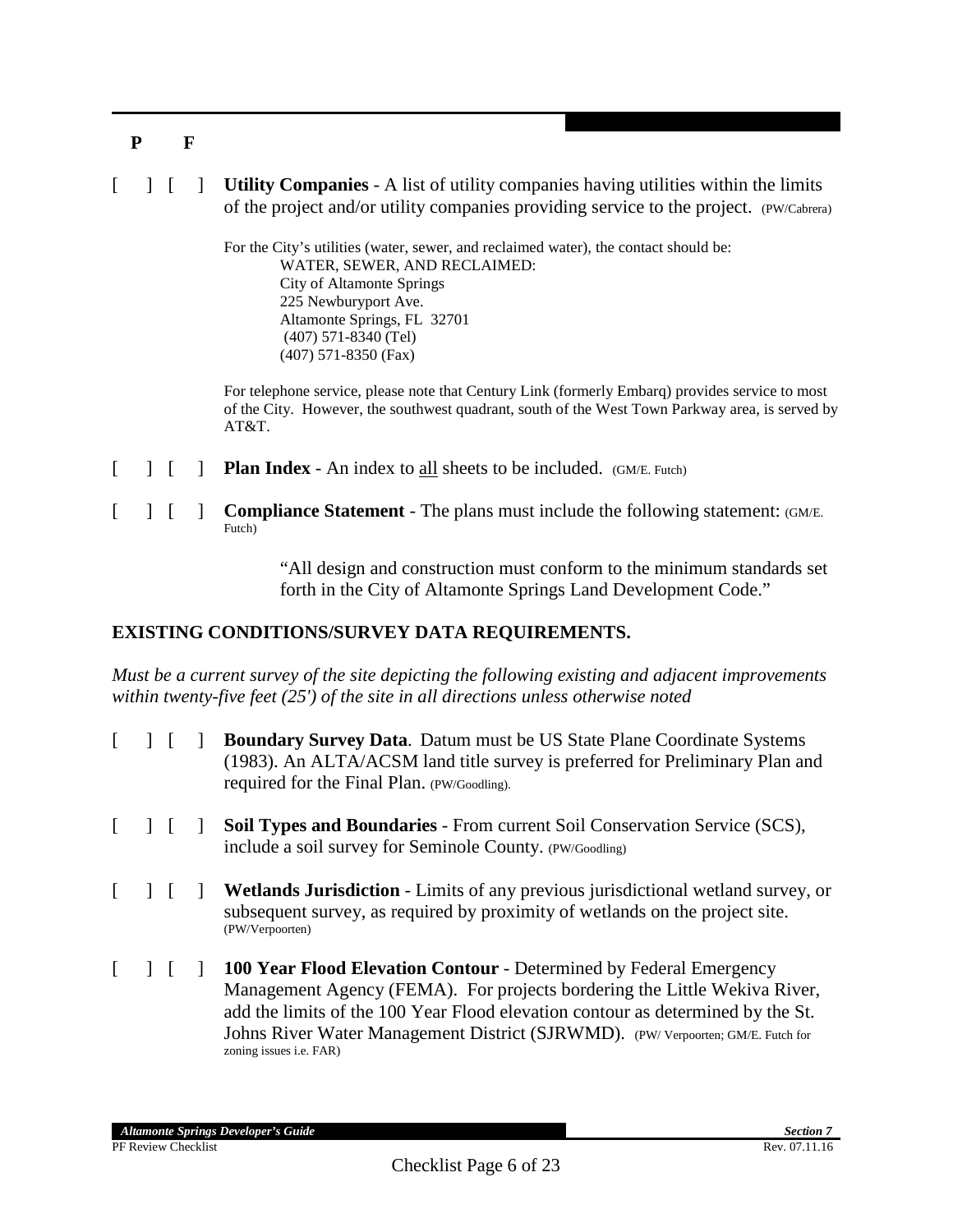|          | ${\bf P}$    |               | $\mathbf F$  |                                                                                                                                                                                                                                                                                                                                                                                                                                                                                            |
|----------|--------------|---------------|--------------|--------------------------------------------------------------------------------------------------------------------------------------------------------------------------------------------------------------------------------------------------------------------------------------------------------------------------------------------------------------------------------------------------------------------------------------------------------------------------------------------|
|          |              |               | $\Box$       | <b>Habitat Protection Zone - Determined by the St. John's River Water</b><br>Management District (SJRWMD) for the Little Wekiva River north of Lake<br>Lotus. (PW/Verpoorten)                                                                                                                                                                                                                                                                                                              |
| L        | $\mathbf{I}$ | $\Gamma$      | $\perp$      | <b>Topographic Survey Data - Existing topographies with a minimum of 1' contour</b><br>intervals extending 25' beyond the project boundaries shall be depicted.<br>Elevations shall be referenced to United States Geological Survey datums.<br>Benchmark location and I.D. prominently denoted. (PW/Rader, Goodling)                                                                                                                                                                      |
| L        |              | $\mathsf{L}$  | $\mathbf{I}$ | <b>Rights-of-ways and Easements - Location</b> , type, (e.g., streets, alleys, etc.) width,<br>and recording information (e.g., plat book and page, official record book and<br>page, etc.). (PW/All Reviewers)                                                                                                                                                                                                                                                                            |
| $\lceil$ |              | $\Gamma$      | 1            | Roadways - Include total width. (PW/Buckland)                                                                                                                                                                                                                                                                                                                                                                                                                                              |
| L        |              | $\Gamma$      | 1            | Driveways and Median Cuts - Within 150' of the site in both directions on both<br>sides of the street. (PW/Buckland)                                                                                                                                                                                                                                                                                                                                                                       |
| L        |              | $\Gamma$      | $\mathbf{I}$ | Sidewalks - Widths and ramping (PW/Buckland; BFSD/G. Phillippi).                                                                                                                                                                                                                                                                                                                                                                                                                           |
| [        |              | $\Gamma$      | $\perp$      | Water Mains (Reclaimed and Potable) - If outside the 25' perimeter, depict<br>location of nearest mains and valves. Pipe size and material type denoted.<br>(PW/Goodling/Cabrera)                                                                                                                                                                                                                                                                                                          |
| L        |              | $\perp$       | $\mathbf{I}$ | Sanitary Sewers - If outside the 25' perimeter, depict location of nearest sanitary<br>sewer systems (e.g., gravity or lift station and force main). Pipe size, material<br>type, manhole locations, and invert elevations denoted. (PW/Goodling, Cabrera)                                                                                                                                                                                                                                 |
| L        |              | $\mathbf{I}$  | $\perp$      | <b>Stormwater Management Systems - Location and horizontal limits of all</b><br>existing drainage structures, ponds, ditches, swales, and pipes. If any existing<br>drainage structures, ponds, ditches, swales, or pipes are to remain, then vertical<br>verification in feet above NAVD 1988 shall be required. Weir crest elevation,<br>pipe inverts (including size and material), skimmers, grates, manhole covers and<br>hatches or other devices denoted. (PW/Goodling, Verpoorten) |
| $\Gamma$ |              | $\vert \vert$ | $\mathbf{I}$ | <b>Other Utilities</b> - Including but not limited to electric, telephone, gas, and cable<br>utility locations. (PW/All Reviewers)                                                                                                                                                                                                                                                                                                                                                         |
| $\Gamma$ |              | $\mathbf{I}$  |              | <b>Buildings and Structures</b> - Show all within twenty-five feet (25') of the site.<br>Show all distances between structures at the closest point. (GM/E. Futch; BFSD/G. Phillippi)                                                                                                                                                                                                                                                                                                      |
|          |              |               |              | <b>Surveyor's Signature and Seal.</b> (PW/Goodling)                                                                                                                                                                                                                                                                                                                                                                                                                                        |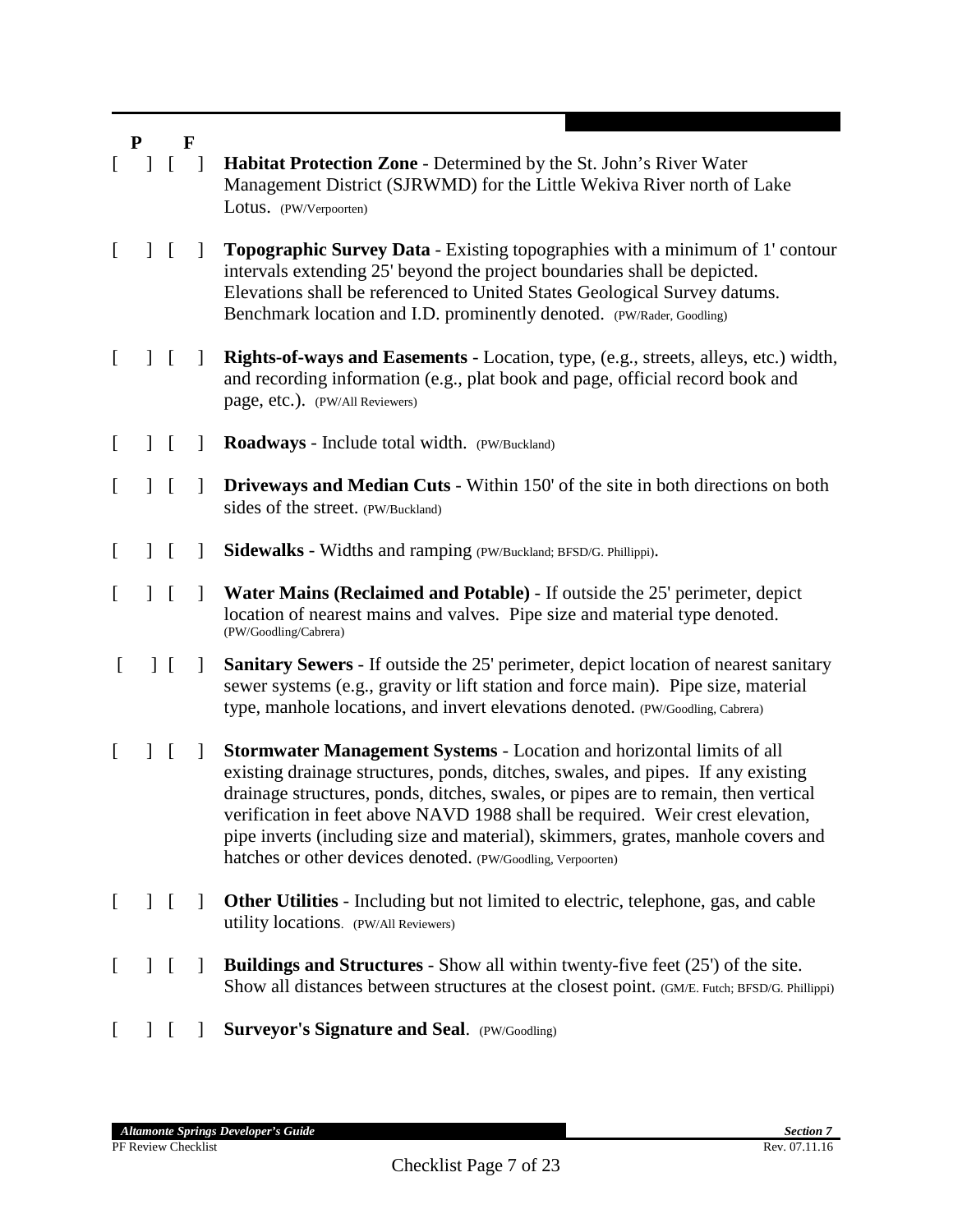## **P F DEMOLITION PLAN REQUIREMENTS**.

- [ ] [ ] **Limits** Must show limits of demolition, as needed. (All Reviewers as needed)
- [ ] [ ] **Footprints of Buildings and Structures** As needed. (All Reviewers as needed)
- [ ] [ ] **Erosion Control**. (PW/White)
- [ ] [ ] **Existing Utilities** Must show location of existing utilities and limits of removal. Severed utilities must be shown properly capped or plugged. (PW/Goodling, Cabrera)

## **SITE PLAN REQUIREMENTS.**

- [ ] [ ] **Phasing Plan** For multi-phased projects. Phasing lines, phasing numbers, and building numbers denoted. (All Reviewers)
- [ ] [ ] **Building Locations, Sizes (s.f), and Dimensions**  Include finished floor elevations and height of canopies or overhangs. Required to be on Preliminary Plan. (All Reviewers)
- [ ] [ ] **Building Setbacks and Landscape Buffers**. Include required, existing (if applicable), and proposed dimensions on the plan. Required to be on Preliminary Plan. (GM/E. Futch)
- [ ] [ ] **Proposed Pavement Edges.** (PW/Buckland)
- [ ] [ ] **Major Infrastructure Features.** (PW/All Reviewers; GM/All Reviewers)
- [ ] [ ] **Air Conditioner and Generator Equipment Locations**. The following note shall be included on the plans [LDC Section 3.44.3.4] (GM/E. Futch):

"Roof-top mechanical equipment will be screened from view from all adjacent properties and adjacent rights-of-way."

- [ ] [ ] **Security Gates** Indicate location and the type of gates being installed (i.e., swing, roll). See also criteria from Building/Fire Safety Division. (BFSD/G. Phillippi)
- [ ] [ ] **Canopies and Overhangs** For canopies and overhangs over or near vehicular areas, indicate location and that the minimum height 13' 6" is being met. Required to be on Preliminary Plan. (BFSD/G. Phillippi)

*Site Data Table and Entitlements* **-** Site data table must include the following:

[ ] [ ] **Zoning and Future Land Use Designations**. (GM/E. Futch)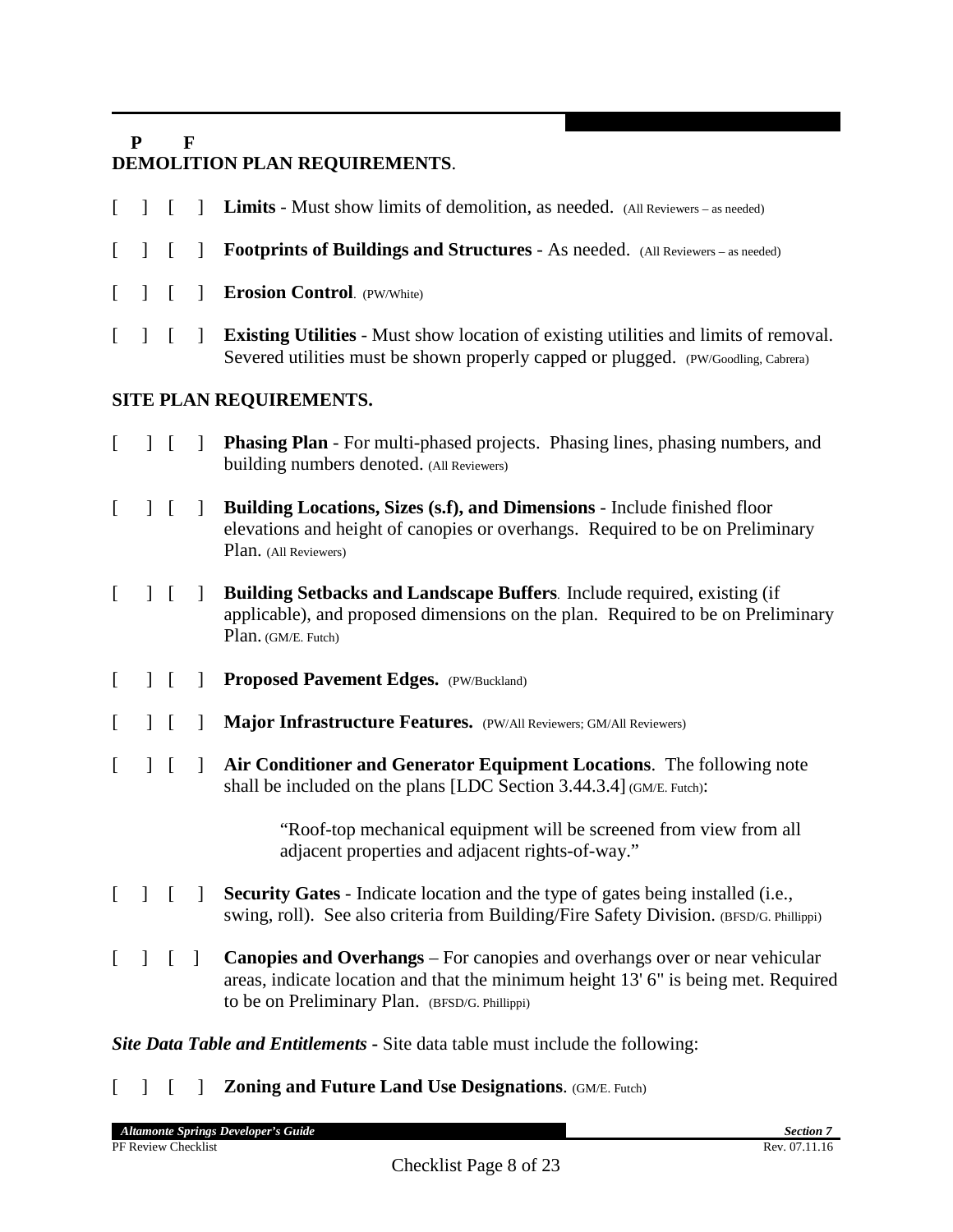- [ ] [ ] **Activity Centers** Indicate the name of the Activity Center the proposed development is located within, if applicable [i.e, Regional Business Center, West Town Center, East Town Center, Gateway Center]. (GM/E. Futch) [ ] [ ] **Development of Regional Impact (DRI)** – Indicate the name of the DRI the proposed development is located within, if applicable. (GM/E. Futch) [ ] **[ ] Existing Use(s)** - Square feet and/or number of residential units. (GM/E. Futch) [ ] [ ] **Proposed Use(s)** - Breakdown of square footage by use. (GM/E. Futch) [ ] [ ] **Adjacent Zoning and Future Land Use Designations** - Within 150' of property boundaries. (GM/E. Futch) [ ] [ ] **Density or Intensity Calculations** - Floor Area Ratio (FAR) or Dwelling Units per Acre (DU/AC). Refer to Section 1.2.1, definitions of "Floor Area," "Floor-
- area Ratio," and Density Residential" for calculation information. (GM/E. Futch) [ ] [ ] **School Age Population for Residential Projects** - Provide proposed school age population projections for elementary, middle and high school. Contact Seminole
- County for school age population formulas. Required on the Preliminary Plan. (GM/A. Maravigilia)
- [ ] [ ] **Parking Calculations** Number of employees and/or company vehicles. Show derivation using zoning requirements. Provide required and proposed calculations (GM/E. Futch)

Please be aware of the following for parking calculations:

- Most parking calculations are based upon Gross Floor Area. Refer to the definition of "Floor Area" in Section 1.2.1 for information about how GFA is to be calculated.
- The mixed-use project parking calculations are only able to be used for mixed-use projects located in Activity Centers that meet the definition of "Mixed-use Development" in Section 1.2.1.
- The square footage of the outdoor seating and dining must be accounted for in the parking calculations  $[3.41.1.3(c).]$
- Parking space and loading space calculation fractional units are rounded down if 0.5 or less, and up if over 0.5; however, a minimum of one loading space must be provided for uses requiring such a space [3.41.4.3].
- Marked company vehicles parked on the site must be parked such that the signs on the vehicles are not visible from any public right-of-way [3.42.17(j)]. The proposed location for the parking of such vehicles shall be identified on the site plan.
- If an application includes a parking waiver request that is not based upon providing cross access, it should also include a bicycle rack(s) as partial mitigation.
- [ ] [ ] **Open Space Calculations** Refer to Land Development Code Section 3.44.1 Open Space and Recreation Area Requirements. Indicate the required and proposed calculations in square feet and percentages. (The definition of "Open Space" is listed in Section 1.2.1). (GM/E. Futch)
- [ ] [ ] **Building Setbacks**. Refer to zoning district regulations and Section 11.2.5, Minimum Rights-of-way Widths, Setback Distances, and Functional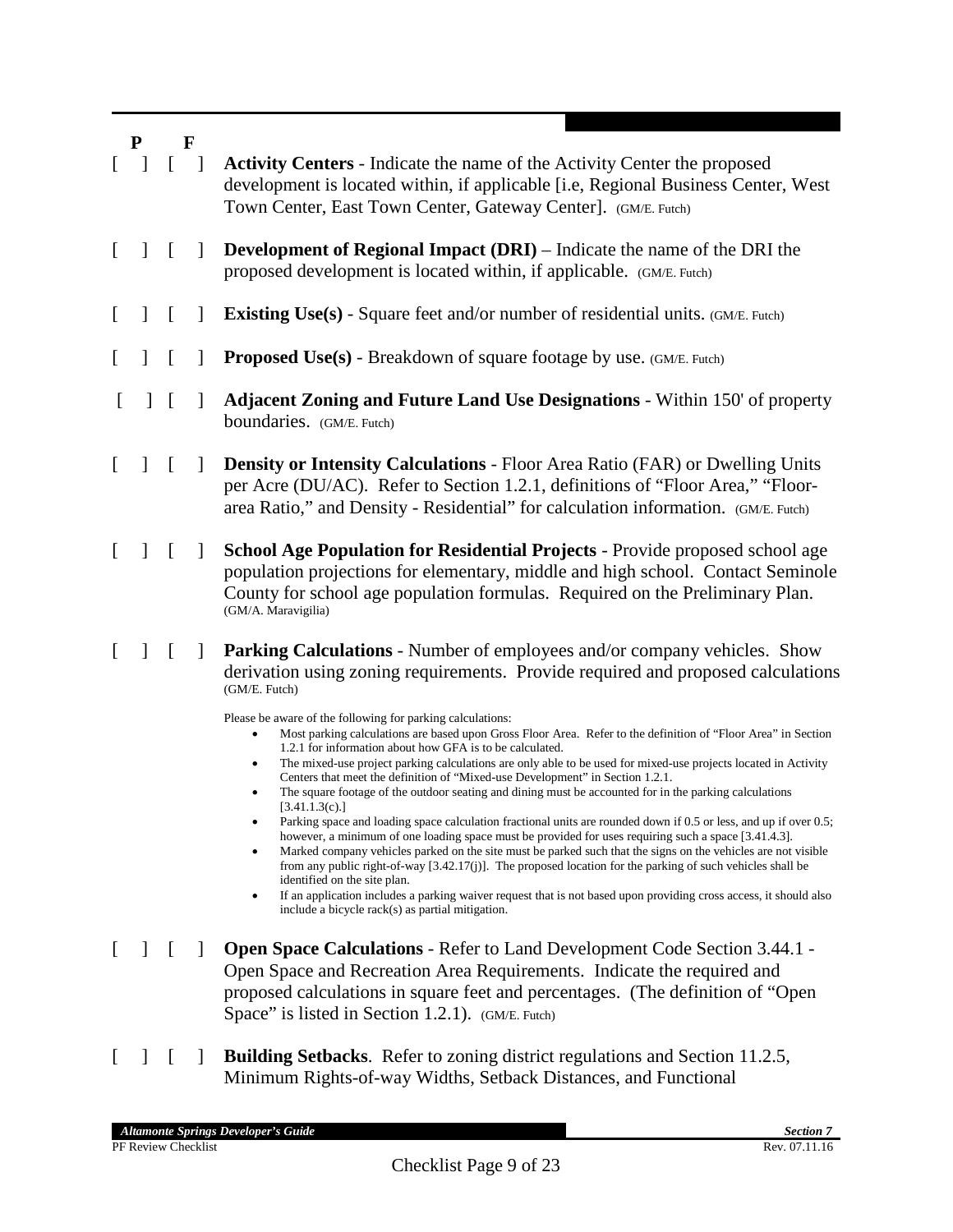- **P F** Classifications. Indicate the required, existing (if applicable), and proposed setbacks. (GM/E. Futch, PW/Goodling, PW/Buckland – for roadway impacts)
- [ ] [ ] **Landscape Buffer Levels**. Refer to Section 8.2.2.1(c) and Table 8.1 for buffer yard standards. Indicate each buffer yard level by number; include required and proposed widths. See Landscape section of this checklist for information required to be on the landscape plan. (GM/E. Futch)
- [ ] [ ] **Type of Construction** Must be in accordance with the Florida Building Code (as adopted by City Code of Ordinances Chapter 10 Section 10-2) and provided for each building. Required to be on Preliminary Plan. (BFSD/G. Phillippi)
- [ ] [ ] **Proposed Building Height**  Provide actual overall building height in feet for each building. Also indicate building height for projects with gable or hip roofs per the method contained in the definition of "Building Height" in Section 1.2.1. Required to be on Preliminary Plan. (BFSD/G. Phillippi; GM/E. Futch)
- [ ] [ ] **Number of Stories Being Constructed -** Required on the Preliminary Plan. (GM/E. Futch)
- [ ] [ ] **Fire Sprinkler Statement -** Required to be on the Preliminary Plan. If a fire sprinkler system is required or proposed, the following statement must be included in the plans: All structures within Activity Centers are required to have a fire sprinkler system. (BFSD/G. Phillippi)

"Proposed project shall be protected by an approved automatic fire sprinkler system and monitored by a central or remote station."

[ ] [ ] **Water Supply and Access Statement** - The plans must include the following statement: (BFSD/G. Phillippi)

> "During construction, stabilized access roads and a suitable water supply acceptable to the Fire Department shall be provided and maintained."

[ ] [ ] **Address Numbers Statement** - The plans must include the following statement: (BFSD/G. Phillippi)

> "Address numbers shall be provided in accordance with Land Development Code Article 14."

#### *Development Bonuses, as applicable:*

[ ] [ ] **Development Bonuses –** Table identifying the needed bonus points for height, density and intensity, bonus categories proposed to be used, and description of how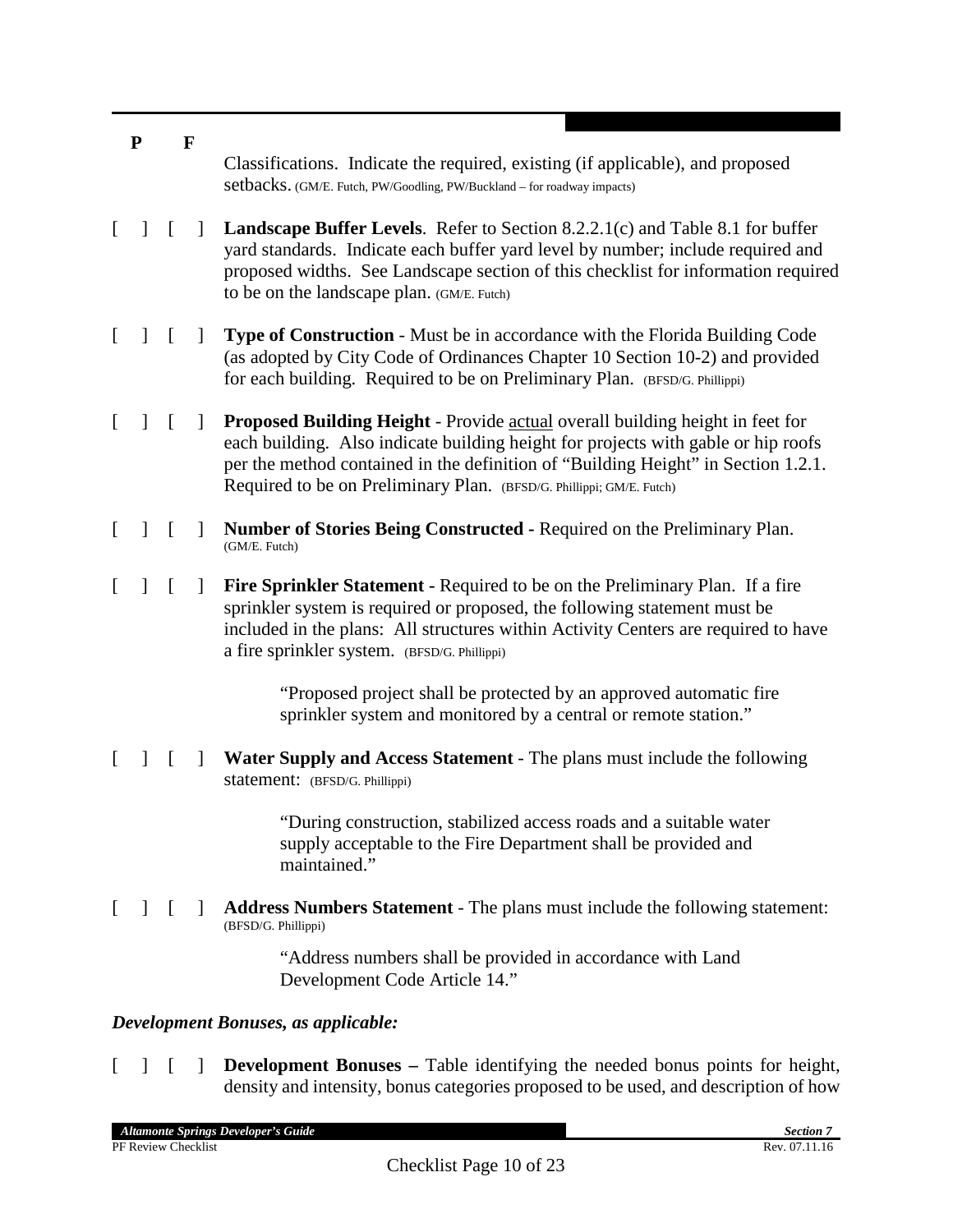the points are earned. Additional support materials may be required. (GM/E. Futch – for proper submittal, T. Demostene – for content)

#### *Mobility Performance Standards Table, as applicable.*

[ ] [ ] **Mobility Performance Standards -** Table identifying the required number of performance standards (based on net new trips), standards proposed to be utilized, and description of how standards are being met. [Reference Land Development Code Article II, Division 4, Mobility Management] (GM/A. Maraviglia)

*Multi-Modal Systems* **-** On-site systems designed to promote, safety, convenience, comfort, and connections to both on- and off-site facilities for pedestrian, bicycle, and transit modes. Also see Pedestrian Circulation, Technical Requirements in this checklist. [Reference City Plan 2030 Future Land Use and Multi-Modal Elements] (GM/A. Maraviglia)

- [ ] [ ] **Bicycle/Pedestrian Paths -** provide an on-site pedestrian circulation system that directly links the public sidewalk network with building entrances. Sidewalks or pedestrian ways shall connect the on-site pedestrian system to existing pedestrian systems on adjacent developments or public rights-of-way. Provide sidewalks or pedestrian pathways designed to decrease the distance between parking areas, building entrances, bus stops, recreation facilities and public open space areas, external sidewalks or public pathways, and adjacent destination points.
- [ ] [ ] **System Connectivity and Pedestrian Easements -** sites shall connect on-site pedestrian systems to public sidewalks, pedestrian systems located on adjacent properties, off-site transit stops, and other pedestrian and bicycle systems. Pedestrian easements for connections and pathways between adjacent properties shall be provided similar to cross-access easements for automobiles.
- [ ] [ ] **Pedestrian-Friendly Site Design -** site design shall create enhanced pedestrian systems that promoting walking as the first mode of transportation. Examples include:
	- 1. Pedestrian walkways between buildings, public gathering places, and public pathways
	- 2. Adequate lighting along pathways
	- 3. Shade trees and/or covered walkways
	- 4. Pedestrian amenities
	- 5. Needs of the transportation disadvantaged
	- 6. Reduced setbacks and building separations
	- 7. Parking placement behind building facades and pedestrian circulation in parking areas
	- 8. Connectivity with public sidewalk network and adjacent properties
	- 9. Connectivity to transit stops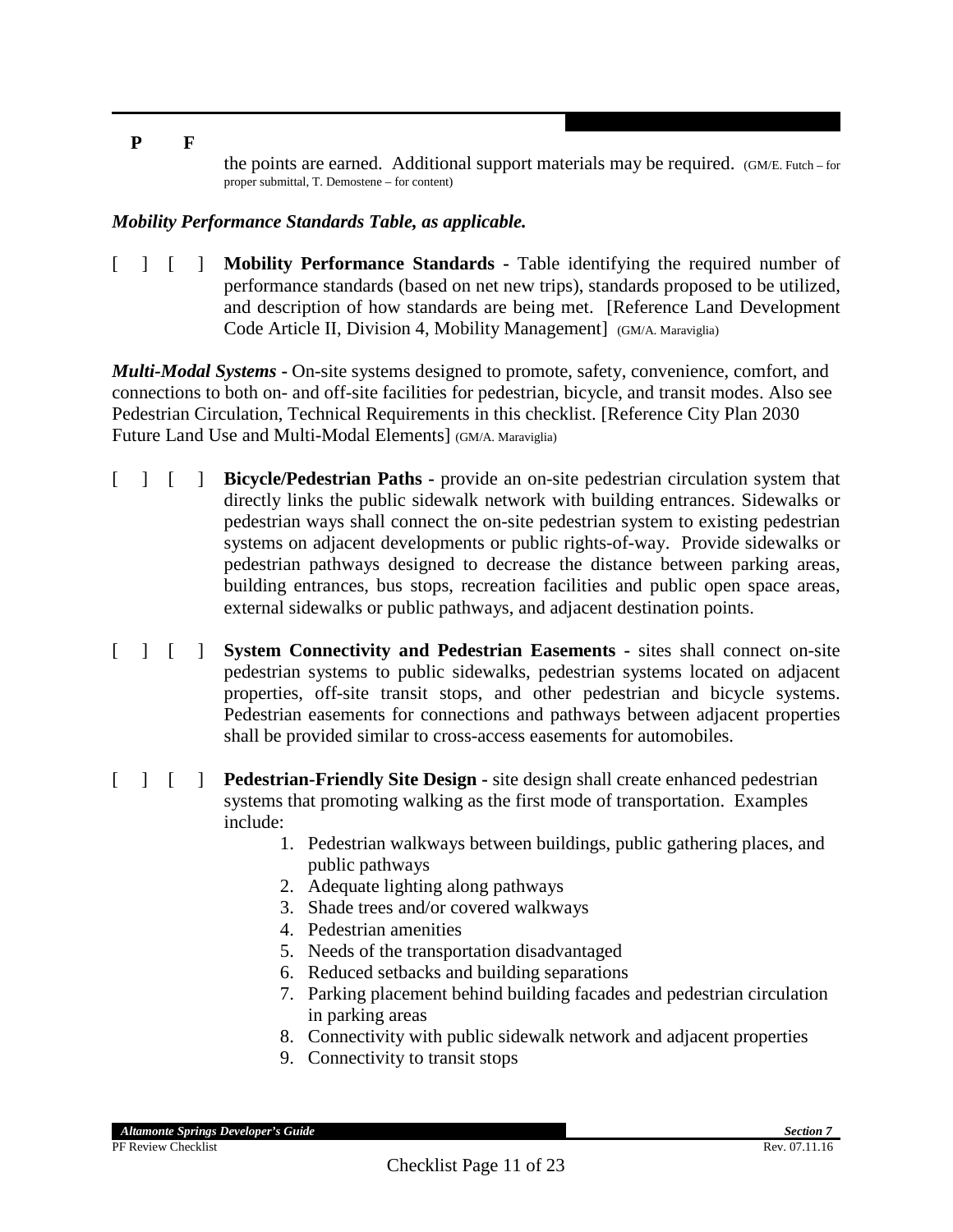- [ ] [ ] **Reduction of Conflicts and Hazards -** on-site pedestrian systems shall be designed to minimize conflict and hazardous conditions for pedestrians by providing a designated pedestrian way. Include pavement markings, textured crosswalks, appropriate safety and wayfinding signage.
- [ ] [ ] **Bicycle Storage Facilities -** Safe and convenient location and specifications for a bicycle storage facilities including bicycle lockers and bicycle racks. All racks must be installed on a concrete base. Also required for parking variance mitigation.

#### *Proposed Public Easements and Right-of-way, as applicable*:

- [ ] [ ] **Drainage** Drainage easements for on-site runoff are not normally accepted by City except where off-site flows from public areas are accommodated across the project. If proposed, a minimum fifteen feet (15') width is required. (PW/ Rader)
- [ ] [ ] **Pedestrian** Minimum fifteen feet (15') width is required. (PW/Buckland; E. Futch/A. Maraviglia for connectivity)
- [ ] **[ ] Landscape.** (GM/E. Futch)
- [ ] [ ] **Utility** Minimum fifteen feet (15') width is required. (PW/Goodling/Cabrera)

#### *Private Easements and Cross Access Easement***:**

- [ ] [ ] **Private Easements** All proposed private easements must be depicted. (PW/All Reviewers)
- [ ] [ ] **Vehicular Cross-Access Easement**  Minimum twenty-four feet (24') width is required. Show entire cross-access easement connection in a hatched pattern. If the easement is to be granted in the future easement, identify future cross-access easement and depict location on the plan. [Ref. Article XI] (GM/A. Maraviglia connectivity, PW/Buckland construction)
- [ ] [ ] **Pedestrian Cross-Access Easement**  Minimum 5 feet (5') width is required. Depict easement in a hatched pattern on the plan. [Ref. Multi-Modal Transportation Element of the comprehensive plan] (GM/A. Maraviglia connectivity, PW/Buckland construction)

## **PAVING, GRADING, AND DRAINAGE PLANS AND UTILITIES PLAN**.

#### *Roadway Improvements (Adjacent or On-site)***:**

- [ ] **[ ] Right-of-way** Additional proposed. (PW/Buckland)
- [ ]  $\blacksquare$  **Width** Edge of the pavement to edge of the pavement. (PW/Buckland)
- [N/A] [ ] **Wearing Surface** Type and thickness. (PW/Buckland)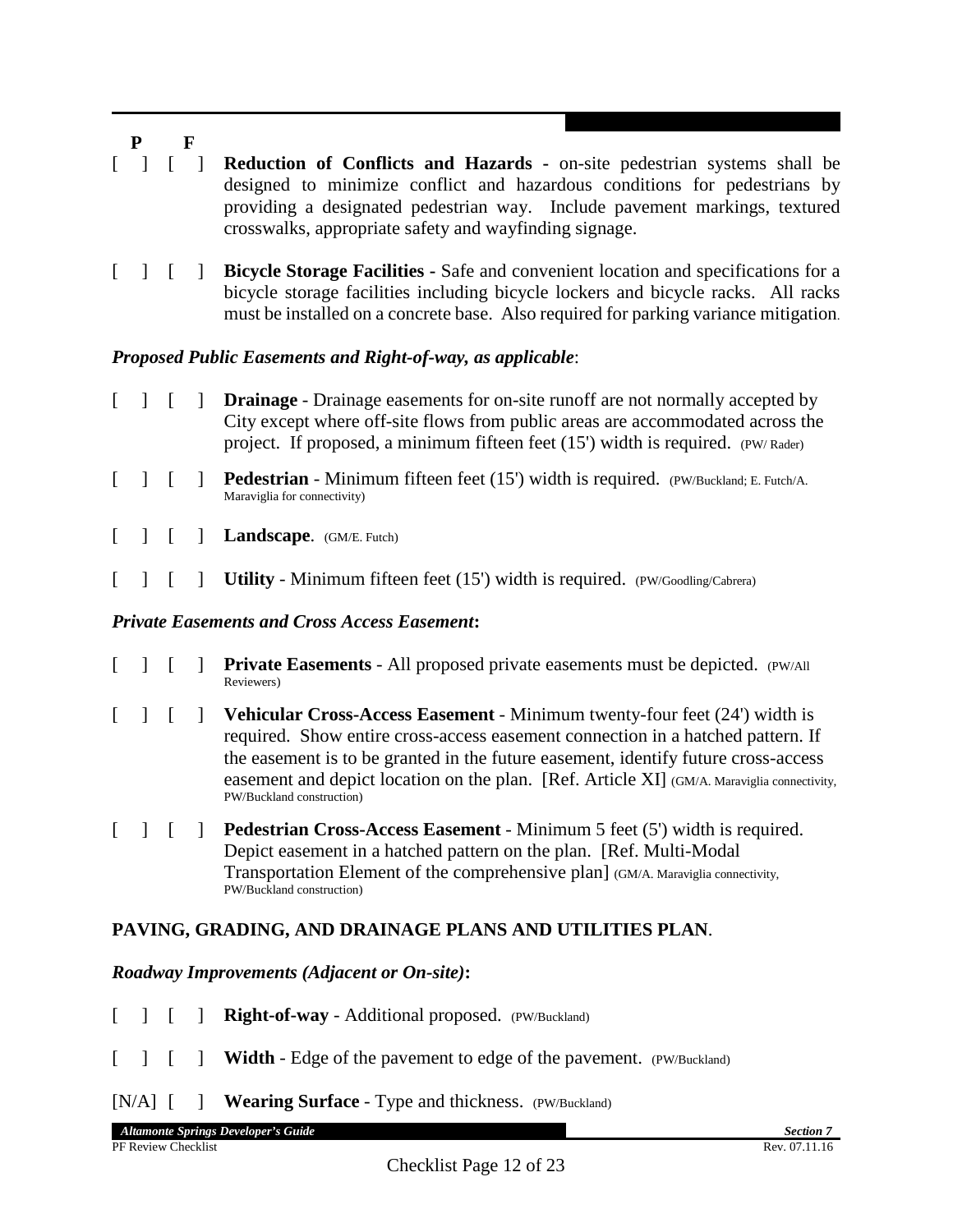|  |  | $[N/A]$ [ ] <b>Base</b> - Type, thickness, 98% density. (PW/Buckland)                                              |
|--|--|--------------------------------------------------------------------------------------------------------------------|
|  |  | $[N/A]$ $[$ <b>Sub-base</b> - Thickness, FBV=75, 98% density. (PW/Buckland)                                        |
|  |  | <b>Sidewalks</b> - 1:12 minimum ramping; 5' minimum width is required; accessible<br><b>route.</b> (All reviewers) |

#### *Pedestrian Circulation, Technical Provisions:*

- [ ] [ ] **Sidewalks** 1:12 minimum ramping; 5' minimum unobstructed width is required on all sidewalks, public and private. (BFSD/G. Phillippi)
- [ ] [ ] **Accessible Route -** Provide at least one accessible route from the accessible building to accessible parking spaces and the public way, ie: public streets, public sidewalks, public transportation stops. At least one accessible route shall connect accessible buildings, facilities, elements and spaces that are on the same site. [Additional Reference: Florida Building Code] (BFSD/G. Phillippi; PW/Buckland)
- [ ] **[ ] Crosswalks** At all driveways. (BSFD/G. Phillippi; PW/Buckland)

#### *On-site Pavement and Circulation***:**

- [ ] [ ] **Driveways and Median Cuts** Existing and proposed. Ensure the minimum separation requirements between driveways are being met per Article XI. (PW/Buckland)
- [ ] [ ] **Internal Traffic Circulation**  Include directional arrows, signs, and internal radii for emergency vehicle access which shall be 40' inside turning radius internally and at entrance. (PW/Buckland; BFSD/G. Phillippi, PD/E. Wells - safety)
- [ ] [ ] **Curb Radius at Driveways** Minimum 40-foot curb radius required at driveways. Indicate turning path pursuant to AASHTO Design of Highways and Streets, 2001, Ch. 2, Exhibit 2-4. Required on Preliminary Plan. (BFSD/G. Phillippi; PW/Buckland)
- [ ]  $[$  **] Drive Aisle Widths** Minimum 20-foot width required, per NFPA. (BFSD/G. Phillippi)
- [ ] [ ] **Pavement Details and Cross-Sections**. (PW/Buckland)
- [ ] [ ] **Curbing** Required, where there are no wheel stops or a minimum 7' wide raised sidewalk. (PW/Buckland)
- [ ] [ ] **Fire Lanes**. (BFSD/G. Phillippi)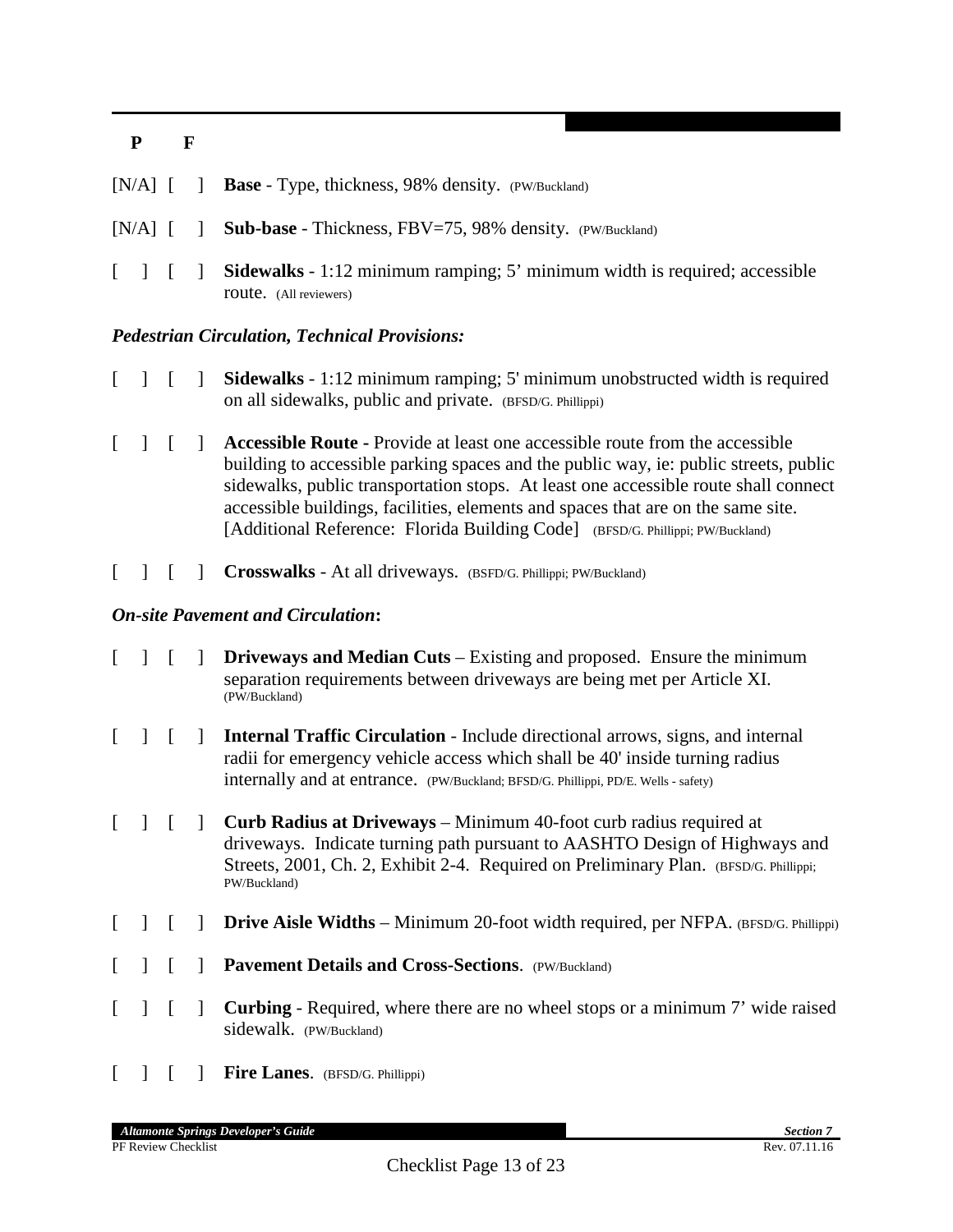|              | ${\bf P}$<br>F          |                |                          |                                                                                                                                                                                                                                              |
|--------------|-------------------------|----------------|--------------------------|----------------------------------------------------------------------------------------------------------------------------------------------------------------------------------------------------------------------------------------------|
|              |                         | L              | $\overline{\phantom{a}}$ | Markings. (PW/Buckland)                                                                                                                                                                                                                      |
| L            | $\mathbf{I}$            | $\lceil$       | $\mathbf{1}$             | <b>Stop Signs - High intensity reflectorized.</b> (PW/Buckland)                                                                                                                                                                              |
| $\mathbf{I}$ |                         | ſ              |                          | Stop Bars - Thermoplastic stop bars. (PW/Buckland)                                                                                                                                                                                           |
|              | <b>On-site Parking:</b> |                |                          |                                                                                                                                                                                                                                              |
|              | $\mathbf{I}$            | $\lceil$       |                          | <b>Specialty Parking Space Signs - for handicap and compact parking.</b> (GM/E. Futch –<br>location; PW/Buckland - detail; BFSD/G. Phillippi - accessibility)                                                                                |
| $\Gamma$     | $\mathbf{I}$            | $\sqrt{ }$     | $\mathbf{1}$             | <b>Regular Spaces</b> - 9' wide x 20' long. (May reduce to 18' long only if adding 2'<br>overhang to landscape area or if adding 2' to an adjacent sidewalk.) (GM/E. Futch)                                                                  |
| $\mathbf{I}$ | $\mathbf{1}$            | $\lceil$       | $\mathbf{I}$             | Handicap Spaces - 12' wide x 20' long. (BFSD/G. Phillippi - accessibility, GM/E. Futch - parking<br>space count)                                                                                                                             |
| $\Gamma$     | $\mathbf{1}$            | $\overline{a}$ | $\mathbf{1}$             | <b>Compact Spaces</b> - 8' wide by 16' long. Only permitted if project has 25 or more<br>spaces. Maximum number of compact spaces permitted is 15% of required<br>number of spaces. (PW/Buckland - for detail; GM/E. Futch for calculations) |
| $\Gamma$     | $\mathbf{1}$            | $\sqrt{ }$     | $\mathbf{I}$             | <b>Parking Space Stripes</b> – Provide specification that parking space stripes to be a<br>minimum of 4" wide FDOT Traffic Rated Paint. (PW/Buckland)                                                                                        |
| L            | $\perp$                 | $\Gamma$       | $\mathbf{1}$             | Wheel Stops - One per parking space, if required. Must be centered in space and<br>not straddling spaces. (PW/Buckland; E. Futch/Craft)                                                                                                      |
| L            | $\mathbf{I}$            | $\lceil$       | $\mathbf{1}$             | Landscape Area Pedestrian Crossing - 5' minimum accessible width. (GM/E.<br>Futch)                                                                                                                                                           |
|              | $\mathbf{I}$            | $\lceil$       | $\mathbf{I}$             | <b>Landscaped Parking Islands - 5' minimum width of pervious landscape area</b><br>plus curbing. (GM/E. Futch)                                                                                                                               |
|              |                         |                |                          | <b>Required Loading Spaces - Also see parking calculations in this checklist.</b> (GM/E.<br>Futch)                                                                                                                                           |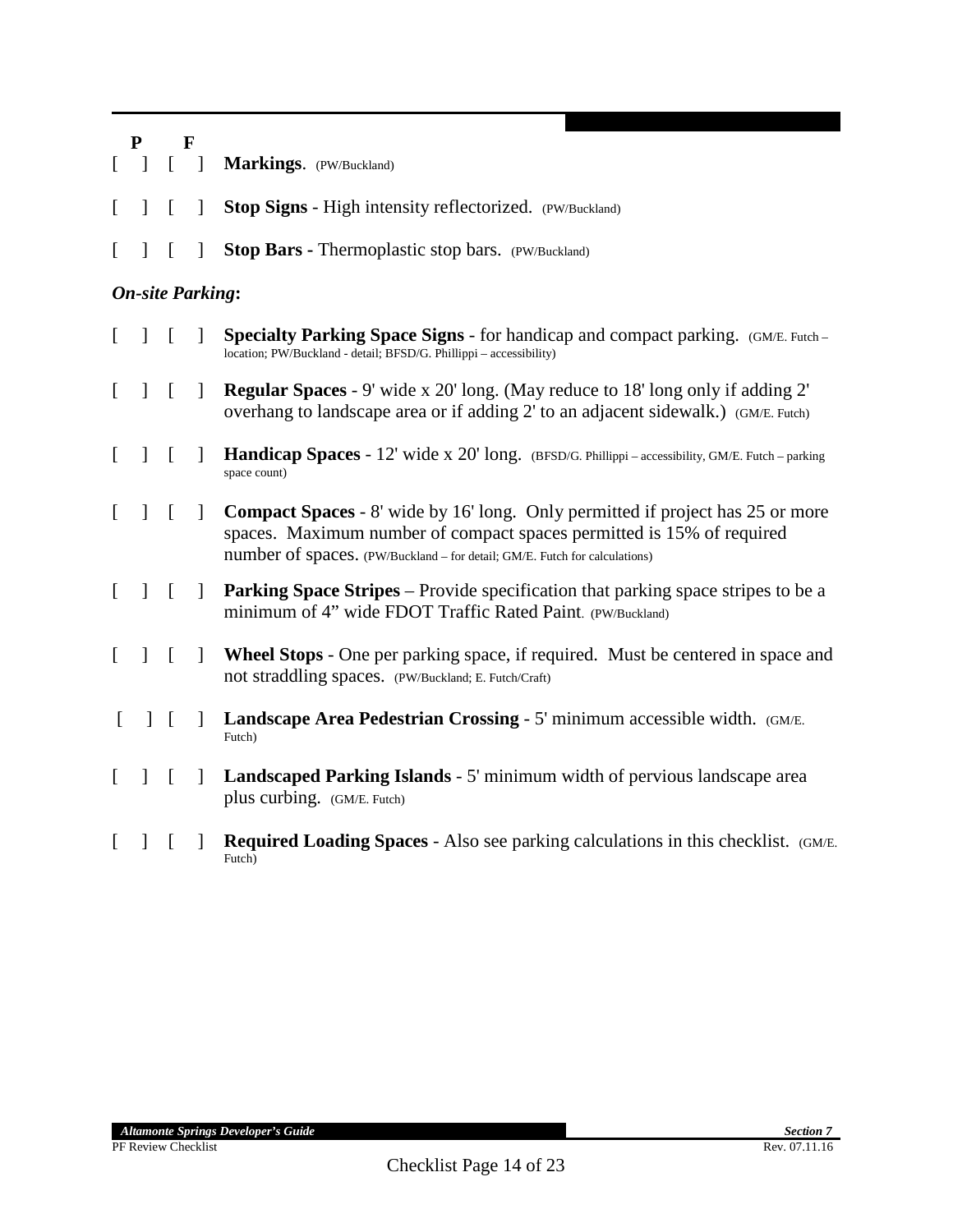## **P F** *Drainage:*

#### [ ] [ ] **Drainage Information Exhibit** - Required information. (PW/ Verpoorten)

#### Pre-Development:

- a) Total Site Area.
- b) SCS CN.
- c) Soil Group Class.
- d) FEMA Flood Zones.
- e) Off-site Contributing Area to Project.

#### Post-Development:

- a) Impervious Area.
- b) Pervious Area.
- c) SCS CN.
- d) City Stormwater Criteria.
- e) SJRWMD Stormwater Criteria.
- f) Off-site Contributing Area and Drainage Connections to Project.
- g) Compensating Storage Volumes.
- h) Off-site Impacts.
- [ ] [ ] **Site Grading** Contour lines at 1-foot intervals and spot elevations, referenced to NAVD1988 vertical and NAD 1983 horizontal as required to support the proposed design and to facilitate construction. (PW/Verpoorten, White; GM/E. Futch for tree preservation impacts)
- [ ] [ ] **Stormwater Conveyance and Management**  Plan information and detail, as required to support the proposed design. Ponds and swales not permitted within landscape buffer areas. (PW/Verpoorten; GM/E. Futch – verify no ponds or swales in buffers)
- [ ] **[ ] Drainage Arrows** To denote flow. (PW/Verpoorten, Goodling)
- [N/A] [ ] **Erosion Control.** (PW/ Verpoorten, White)
- [ ] [ ] **Floodplain Cut and Fill Calculations** Required to demonstrate no net fill for projects regarding the Flood Plain. (PW/Verpoorten)

#### *Storm Sewer***:**

[N/A] [ ] **Plan and Profile** - Required for both on- and off-site mains. (PW/Verpoorten, Goodling) [ ] **[ ] Manholes/structures** - Numbered. (PW/Verpoorten, Goodling) [ ] **Pipe** - Size (15" minimum diameter), length, and material type. (PW/Verpoorten, Goodling) [ ] [ ] **Elevations** - Top of manholes/structures and inverts. ((PW/Verpoorten, Goodling))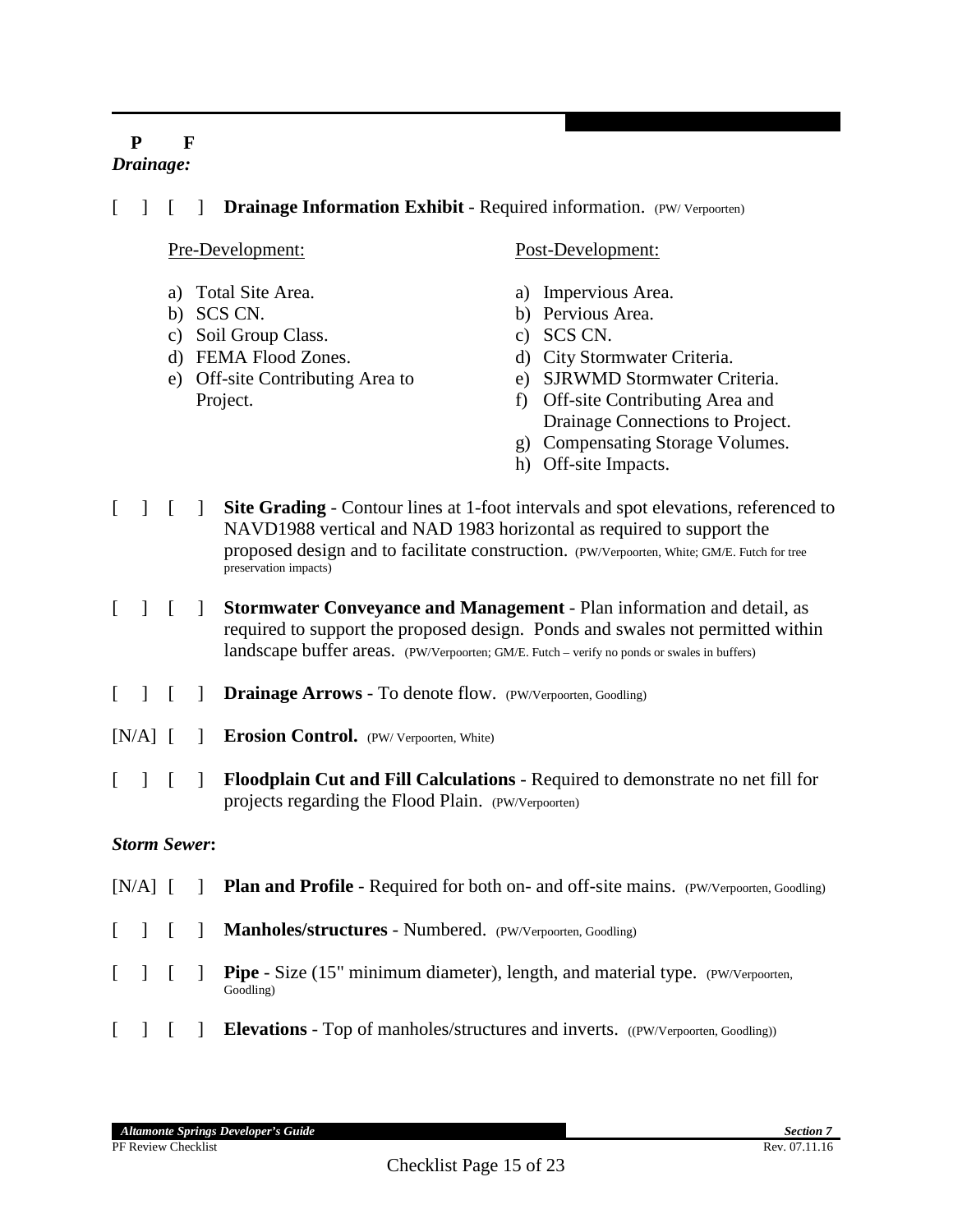## **P F** *Water Main Extension***:**

- [ ] [ ] **Pipe** Size, length, and material type. (6" looped, 8" dead-end minimum single family residential for fire; 8" looped, 12" dead-end minimum multi-family and commercial for fire.) (PW/Cabrera)
- [N/A] [ ] **Limits of Restrained Joint Requirements.** (PW/Cabrera)
- [N/A] [ ] **Ground Cover and Pipe Separation** 36" minimum ground cover with adequate separation from reclaimed water, storm sewer, and sanitary sewer mains. (See standard details by City.) (PW/ Cabrera)
- [N/A] [ ] **Valves** Resilient wedge valve type. (PW/Cabrera)
- [N/A] [ ] **Point of Service** Labeled on fire line [See Florida Statute 633.021(16)]. (BFSD/G. Phillippi)
- [ ] [ ] **Fire Line to Building** Indicate but do not denote size from point of service to building. Include the following note on the plan: (BFSD/G. Phillippi)

"Size of fire line to be determined by fire sprinkler contractor."

- [ ] [ ] **Fire Department Connection** Indicate location. (BFSD/G. Phillippi)
- [ ] [ ] **Fire Hydrant** Location of all hydrants per Land Development Code Section 7.9.2.3.1(a). Required to be on Preliminary Plan. (BFSD/G. Phillippi)
- [N/A] [ ] **Profile Views of Off-site Mains.** (PW/Cabrera)

## *Potable Water Service***:**

- [ ] [ ] **Meters** Size and location. (PW/Cabrera)
- [ ] [ ] **Pipe** Size (1" minimum), length, and material type. (PW/Cabrera)
- [ ] **[ ] Backflow Preventer** Size, location, and type. (PW/Cabrera)

## *Reclaimed Water Main Extension***:**

- [ ] [ ] **Pipe** Size (4" minimum), length, and material type. (PW/Cabrera)
- [N/A] [ ] **Limits of Restrained Joint Requirements**. (PW/Cabrera)
- [N/A] [ ] **Ground Cover and Pipe Separation** 36" minimum ground cover with adequate separation from potable water, storm sewer, and sanitary sewer mains. (PW/ Cabrera,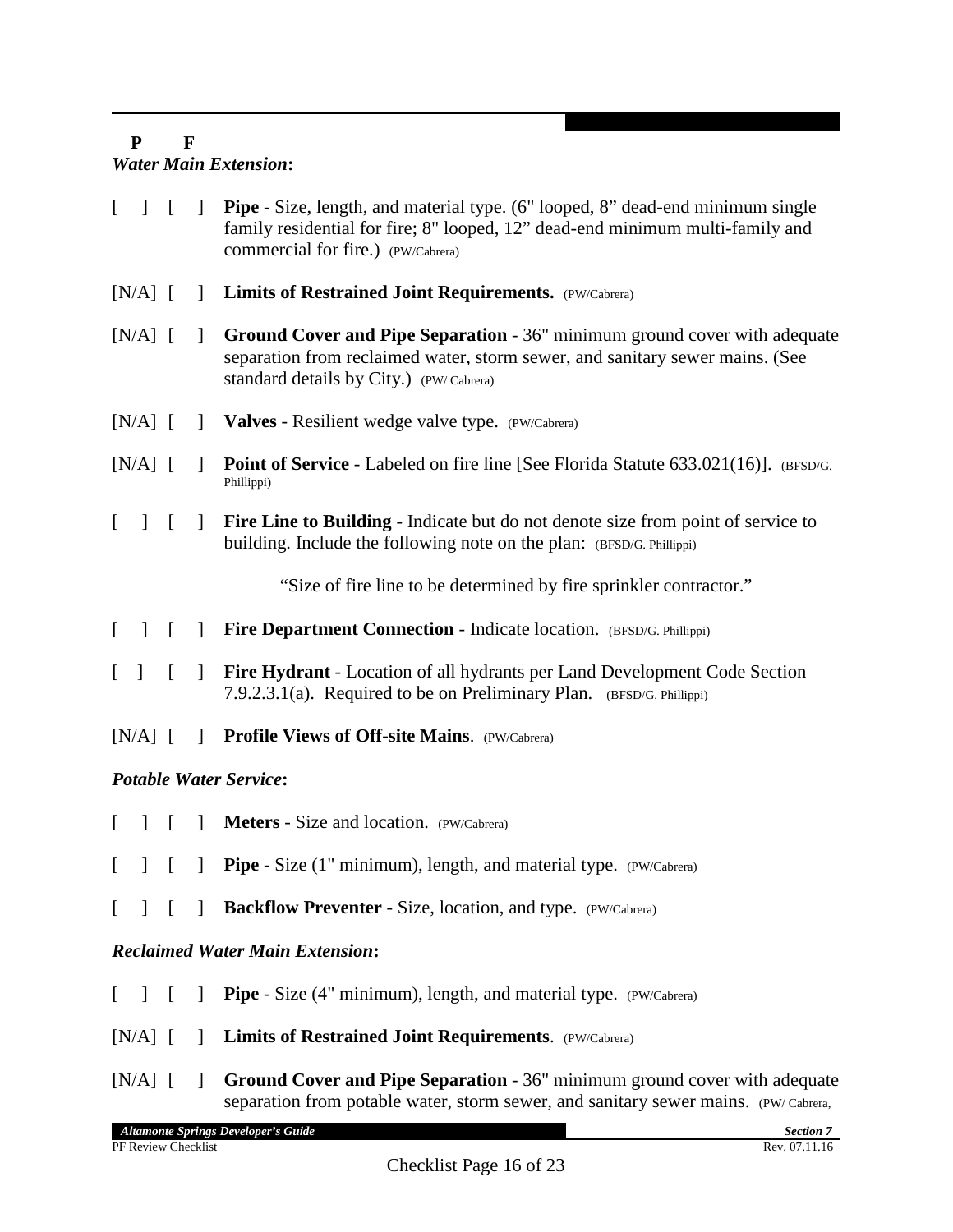|  |  | [N/A] [ ] Valves - Resilient wedge valve type. (PW/Cabrera) |
|--|--|-------------------------------------------------------------|
|--|--|-------------------------------------------------------------|

[N/A] [ ] **Profile views of Off-site Mains**. (PW/Cabrera)

#### *Reclaimed Irrigation Service***:**

- [ ] **[ ] Meters** Size (1" minimum) and location. (PW/Cabrera)
- [ ] **Pipe** Size (1" minimum), length, and material type. *(PW/Cabrera)*
- [N/A] [ ] **Backflow Preventer** Only needed when a chemical feed/injection system is proposed. (PW/Cabrera)

#### *Sanitary Sewer Main Extension (Gravity)***:**

- [ ] **[ ] Pipe** Size (8" minimum), length, and material type. (PW/Cabrera)
- [N/A] [ ] **Minimum Slope Requirement** 0.40 percent slope minimum. (PW/Cabrera)
- [N/A] [ ] **Ground Cover and Pipe Separation** 36" minimum ground cover with adequate separation from potable water, reclaimed water and storm sewer mains. (See standard detail by City). (PW/Cabrera)
- [N/A] [ ] **Manholes Numbered.** (PW/Cabrera)
- [N/A]  $\begin{bmatrix} \end{bmatrix}$  **Elevations** Top of manholes and inverts. (PW/Cabrera)
- [N/A] [ ] **Profile View**. (PW/Cabrera)

#### *Sanitary Sewer Service Lateral***:**

- [ ] **[ ] Pipe** Size (6" minimum), length, and material type. (PW/Cabrera)
- [N/A] [ ] **Inverts**. (PW/Cabrera)
- [N/A] [ ] **Cleanouts** Installed at property line, line bends, and outside of building with a 75' maximum spacing. (PW/Cabrera)
- [N/A] [ ] **Grease Trap** Required for restaurants, service stations, or where food preparation facilities are proposed. (PW/Cabrera)
- [ ] [ ] **Other Interceptors**. (PW/Cabrera)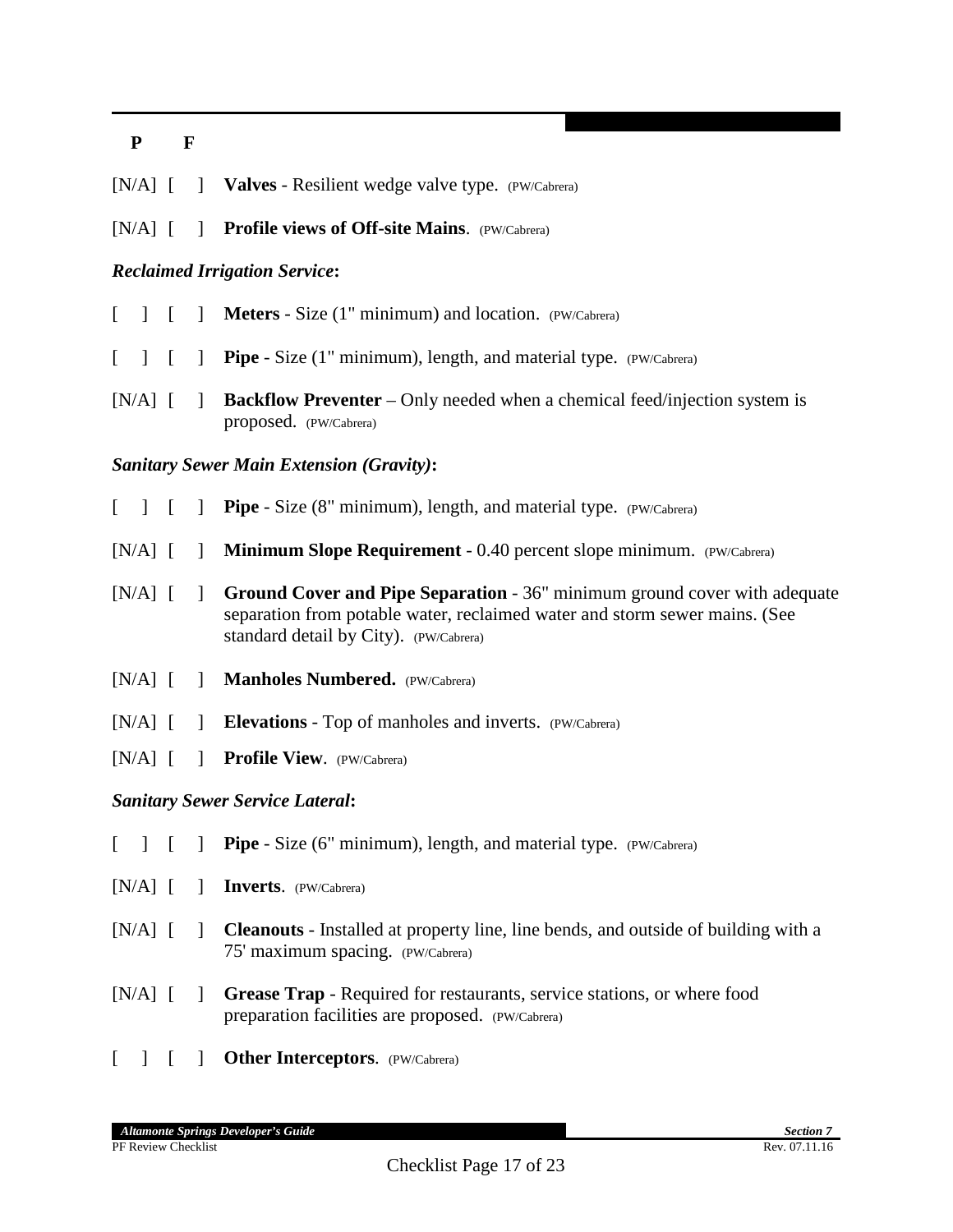#### *Sanitary Sewer Lift Station and Force Main***:**

- [N/A] [ ] **Lift Station Design Details**. (PW/All Reviewers)
- [ ] [ ] **Ownership Statement** e.g., private or city. (Emergency maintenance contact including number for private station is required). (PW/Goodling/Cabrera)
- [ ] **[ ] Force Main** Size (6" minimum), length, and material type. (PW/Goodling/Cabrera)
- [ ] [ ] **Ground Cover and Pipe Separation** 36" minimum ground cover with adequate separation from potable water, reclaimed water and storm sewer mains. (See standard detail by City). (PW/Goodling/Cabrera)

#### *Dumpster and Recycling Center***:**

- [ ] [ ] **Easy Ingress and Egress** for pick-up vehicle. 55' straight on access required. (PW/ Goodling)
- [N/A]  $\begin{bmatrix} \n\end{bmatrix}$  **Pad** Consistent with current City Standard Detail and Section 6.1.15.
- [ ] [ ] **Screening Enclosure** Consistent with current City Standard Detail and Section 6.1.15, 6' high, 12' wide with lockable 180-degree swing gates. Chain link enclosures or gates are prohibited. Type of screening fence/wall and gate material to be noted on plan. (PW/ Goodling; GM/E. Futch for materials)
- [N/A] [ ] **Drain** Internal to dumpster area to prevent floatable objects from leaving. (Drain to sanitary sewers prohibited.) (PW/Goodling)

#### **UTILITY CONCURRENCY CALCULATION TABLES.**

[ ] [ ] Applicants shall submit for concurrency tests by providing, on the site plan, fully completed potable water and sanitary sewer capacity calculation tables for the existing uses and proposed uses, in a format as provided by the city.

#### **FLOOD HAZARD AVOIDANCE.**

*If the property is in an area of special flood hazard as identified by the Federal Insurance Administration in the current Flood Hazard Boundary Map with revisions, the following information shall be indicated on the Preliminary Plan:*

[ ] [ ] **Base flood elevation** - Insure elevation is on same NAVD 1988 as flood study. (PW/Rader/; PW/Verpoorten; BSFD/G. Phillippi)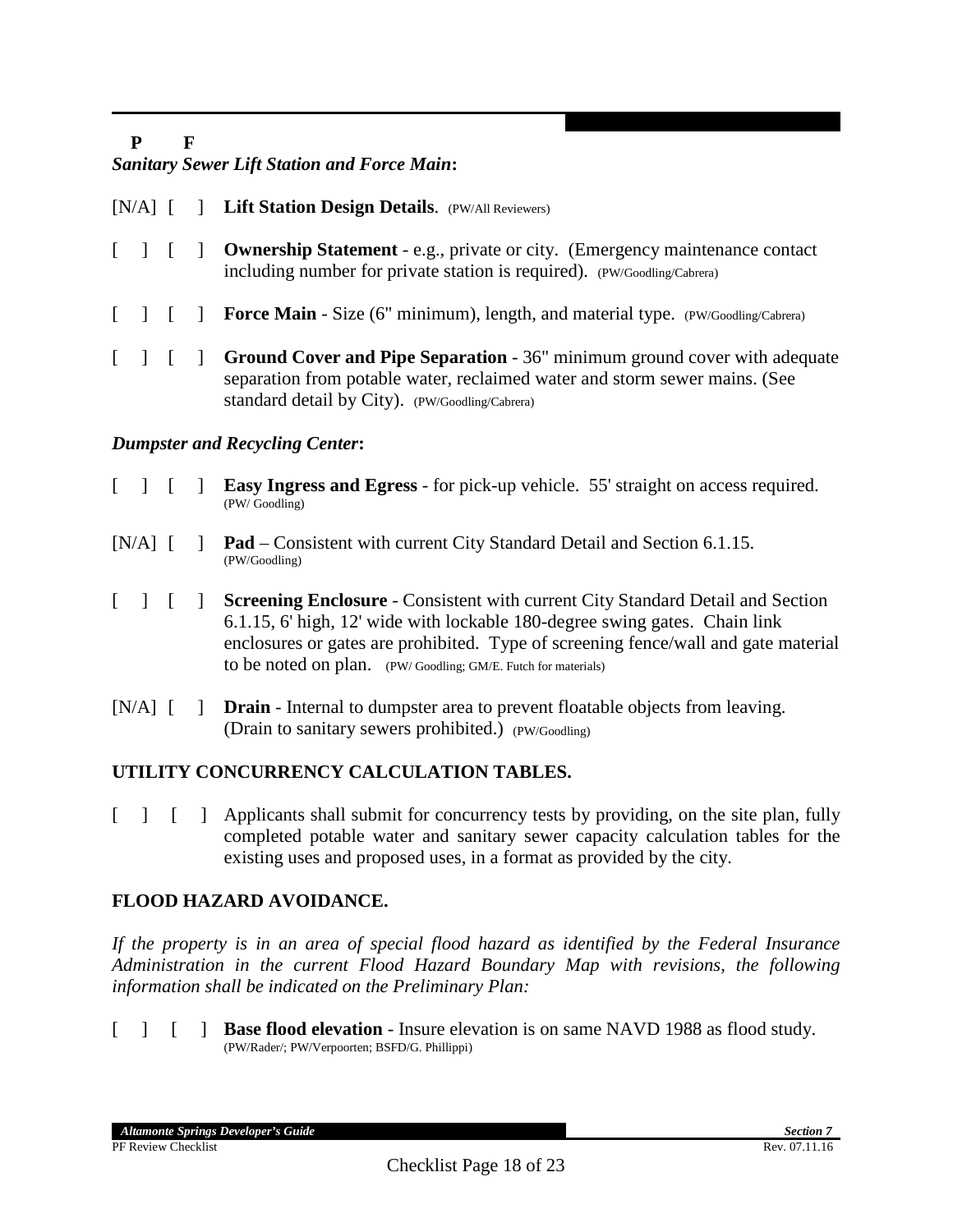[ ] [ ] **Lowest floor elevation** - Indicate that the lowest floor elevation is no lower than one-foot above the base flood elevation, or that non-residential structures are protected to one foot above base flood elevation. (PW/Verpoorten; BFSD/G. Phillippi)

## **TREE SURVEY**.

- [ ] [ ] **Size and Types** Indicate 2" and larger diameters at breast height (D.B.H.). Refer to Landscape and Tree Protection Regulations (LDC Article XVIII) for required tree survey information. (GM/E. Futch)
- [ ] **Disposition Statement** e.g., to be relocated, replaced, or removed. (GM/E. Futch)
- [ ] [ ] **Method of Protection** Shall comply with LDC Regulations in Article VIII and City Standard Detail for tree protection. (GM/E. Futch)
- [ ] [ ] **Surveyor or Landscape Architect's Signature and Seal**. (GM/E. Futch)

## **LANDSCAPE PLAN**.

- [ ] [ ] **Tree Removal and Replacement Table** Pursuant to Table 8.4, Standard Tree Replacement. Provide table to indicate trees to be removed, replacement requirement per tree, minimum caliper inch per tree and the total replacement in inches. (GM/E. Futch)
- [ ] [ ] **Landscape Areas** Indicate location, size, and types of trees and landscaping materials. (GM/E. Futch)
- [ ] [ ] **Planting Material Specifications** Provide specifications for plant materials pursuant to tables in Article VIII, Section 8.2.1.1. (GM/E. Futch)
- [ ] [ ] **Buffer Yard Standards** Pursuant to Table 8.1 and Article VIII Section 8.2.2.16. Provide on plan and in table format the required buffer level for each yard (levels 1-4), the required and proposed yard widths, and the required and proposed content (trees, shrubs, and walls) including applicable calculations. (GM/E. Futch)
- [ ] [ ] **Buffer Wall Specifications**  Height, finish material to be noted per Article VIII Section 8.2.2.1 (c) Note 4. Finish material is to match building and be noted to be on both sides of the proposed wall. (GM/E. Futch)
- [ ] [ ] **Front Yard Fences** For multi-family projects. Indicate front yard fence and column specifications. Such fences are to be consistent with LDC Section  $3.44.2.2.1(a)(2)$ , and a conceptual design detail must be provided. (GM/E. Futch)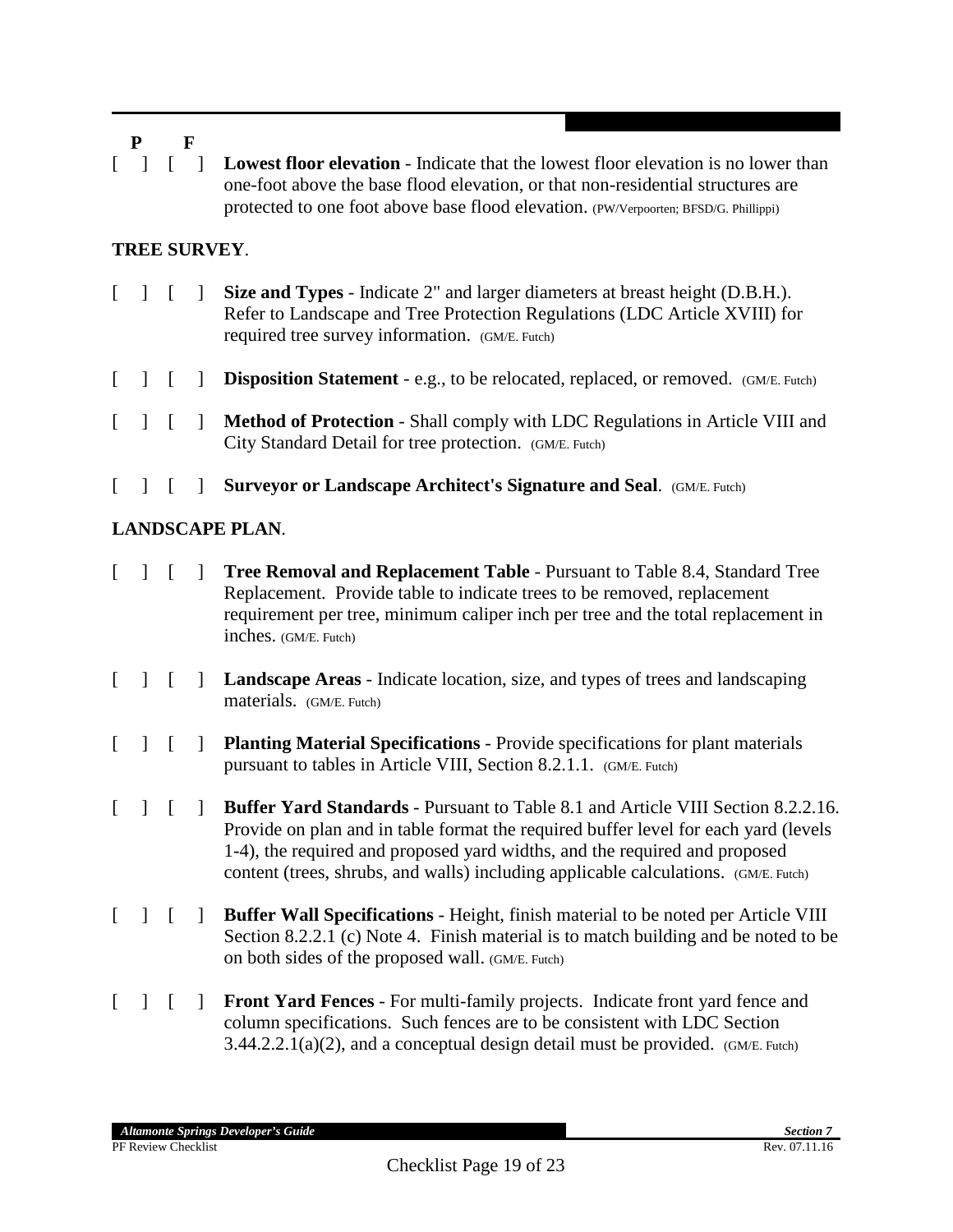|          | ${\bf P}$    |          | F            |                                                                                                                                                                                                                                                                              |
|----------|--------------|----------|--------------|------------------------------------------------------------------------------------------------------------------------------------------------------------------------------------------------------------------------------------------------------------------------------|
| $\Gamma$ |              |          |              | <b>Existing and Proposed Structures - Location of improvements, site uses,</b><br>property lines, setbacks, and yard requirements in a spatial relationship. (GM/E.<br>Futch)                                                                                                |
| $\Gamma$ | $\mathbf{1}$ | $\lceil$ | $\mathbf{I}$ | Site Elevations - Indicate proposed changes, if any, in site elevations, grades, and<br>map contours. (GM/E. Futch; PW/Goodling)                                                                                                                                             |
|          | $\mathbf{I}$ | $\lceil$ | $\mathbf{1}$ | <b>Utility Service - Indicate location of existing or proposed utility services</b><br>(conflicts). Minimum 5' separation between landscaping and utilities is required<br>or an enviro barrier must be installed. Indicate overhead utilities. (GM/E. Futch;<br>PW/Cabrera) |
| L        |              | $\Gamma$ | -1           | <b>Meters</b> - Size and location. (Must be consistent with Irrigation Plan).<br>(PW/Goodling/Cabrera)                                                                                                                                                                       |
| L        |              |          | $\mathbf{I}$ | <b>Backflow Preventer</b> - Indicate size, location, and type. (Must be consistent with<br>Irrigation Plan). (PW/Goodling/Cabrera)                                                                                                                                           |
|          |              |          | $\mathbf{I}$ | <b>Landscape Architect's Signature and Seal.</b> (GM/E. Futch)                                                                                                                                                                                                               |
|          |              |          |              | <b>IRRIGATION PLAN.</b>                                                                                                                                                                                                                                                      |
|          | $[N/A]$ [    |          |              | Maximum Gallon - Demand per zone. (PW/Goodling/Cabrera)                                                                                                                                                                                                                      |
|          | $[N/A]$ [    |          |              | Rain Sensor. (PW/Goodling/Cabrera)                                                                                                                                                                                                                                           |
|          | $[N/A]$ [    |          |              | <b>Meters</b> - Size and location. (PW/Goodling/Cabrera)                                                                                                                                                                                                                     |
|          | [N/A]        |          |              | <b>Irrigation Backflow Preventer</b> – If applicable. Indicate size, location, and type.                                                                                                                                                                                     |

(PW/Goodling/Cabrera) [N/A] [ ] **Spray Conflicts** - Irrigation is not to spray onto public sidewalks or roadways. (PW/Goodling/Cabrera)

## **OVERALL SIGN PLAN OR MASTER SIGN PLAN**.

*"Overall Sign Plans" are required for all projects located within designated Activity Centers. "Master Sign Plans" are only permitted for multi-unit centers in Activity Centers. Refer to the Sign Regulations (LDC Section 3.42.1) for additional information. Signs require separate permits.*

#### *Overall Sign Plan:*

An "Overall Sign Plan" is required for all projects within Activity Centers. It must meet the requirements of the Sign Regulations. Staff does not have the authority to consider sign variances.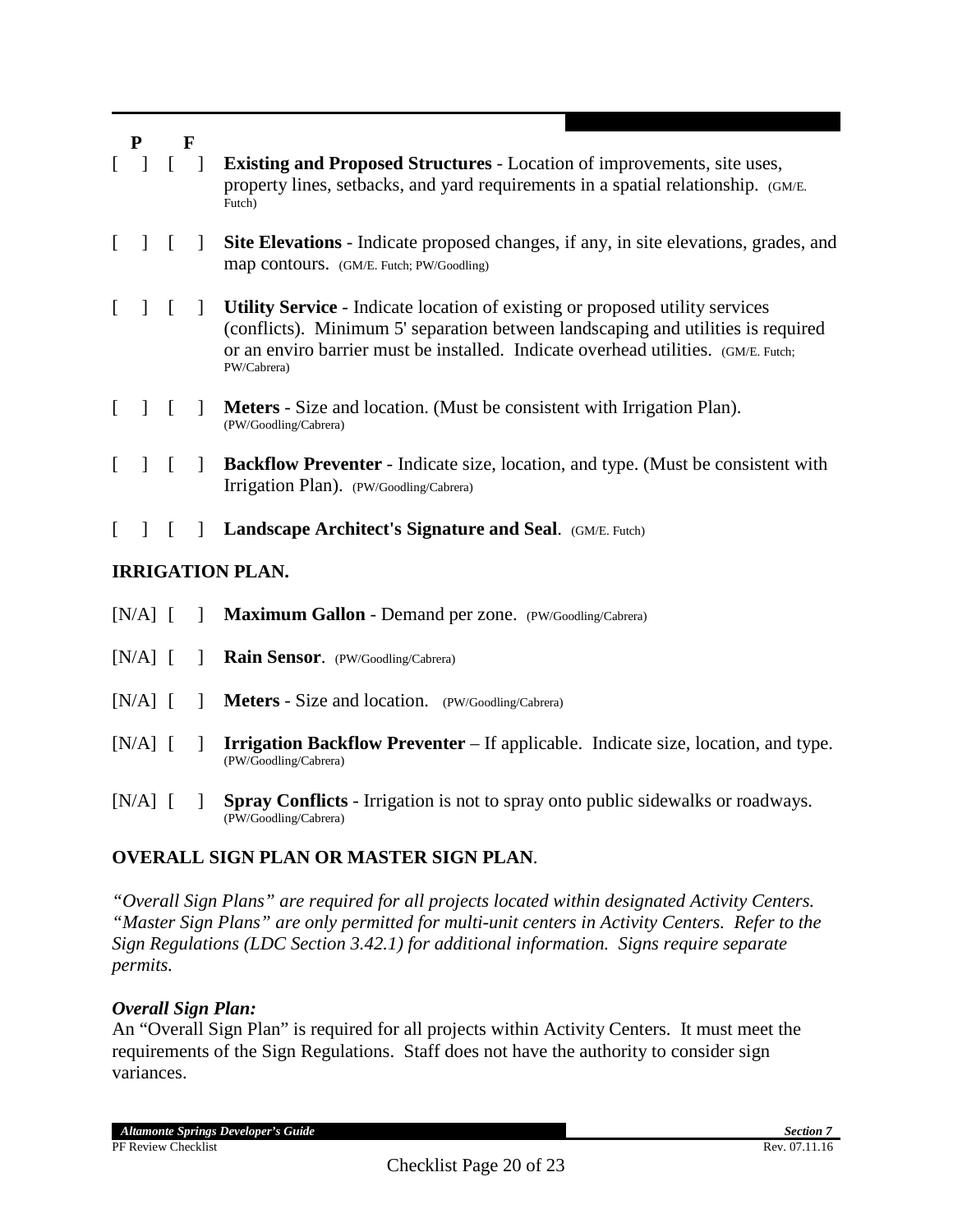| P | F |  |                                                                                                                                                                                                                         |
|---|---|--|-------------------------------------------------------------------------------------------------------------------------------------------------------------------------------------------------------------------------|
|   |   |  | <b>Location of All Proposed Signs.</b> (GM/E. Futch, PW/Buckland)                                                                                                                                                       |
|   |   |  | Graphic Representation of Signs - Lettering, colors and dimensions denoted.<br>(GM/E. Futch)                                                                                                                            |
|   |   |  | <b>Table of Proposed Signage - Sign area(s) and quantities.</b> (GM/E. Futch)                                                                                                                                           |
|   |   |  | <b>Street Sign Package.</b> (PW/Buckland)                                                                                                                                                                               |
|   |   |  | Wall Sign Package. (GM/E. Futch)                                                                                                                                                                                        |
|   |   |  | <b>Directional or Instructional Signs - Less than or equal to four (4) square feet.</b><br>(GM/E. Futch, PW/Buckland)                                                                                                   |
|   |   |  | West Town Center and Gateway Center - Projects located in the West Town<br>Center or Gateway Center Activity Centers shall also comply with the sign<br>requirements of the respective design guidelines. (GM/E. Futch) |

#### *Master Sign Plan:*

"Master Sign Plans" may only be requested for multi-unit centers in Activity Centers. The Master Sign Plan allows slight deviations from the Sign Regulations and must be requested as part of the Preliminary Plan. If the Preliminary Plan is required to be approved by the Planning Board, the Master Sign Plan must also be approved by the Planning Board. If no Master Sign Plan is requested with the Preliminary Plan, it may not be requested later in the review process.

[ ] [ ] **Master Sign Plan Request** – Must be requested as part of the Preliminary Plan. (GM/E. Futch – for LDC compliance, T. Demostene – for evaluation of request)

## **LIGHTING PLAN REQUIREMENTS**.

- [ ] [ ] **Street Lighting (where applicable)** Install lights on internal and external public/private streets [See LDC Section 3.44.3.3]. (PW/Rader, Buckland)
- [ ] [ ] **Parking Lot Lighting** Identify height of poles, style of pole, and type of light fixture. (Height of flight poles shall not exceed thirty-five feet (35') in commercial; twenty-five feet (25') in office districts, and fifteen to twenty feet (15'-20') in residential districts. Use of metal halide style lighting is recommended.) (PD/E. Wells - safety; PW/Buckland - technical; GM/E. Futch – zoning requirements)
- [ ] [ ] **Landscape Conflicts** Parking lot light locations must be coordinated with tree locations to avoid conflicts with tree canopies. (GM/E. Futch; PD/E. Wells)
- [ ] [ ] **Building and Security Lighting - Standard Note** The following standard note is to be included: (PD/E. Wells; GM/E. Futch)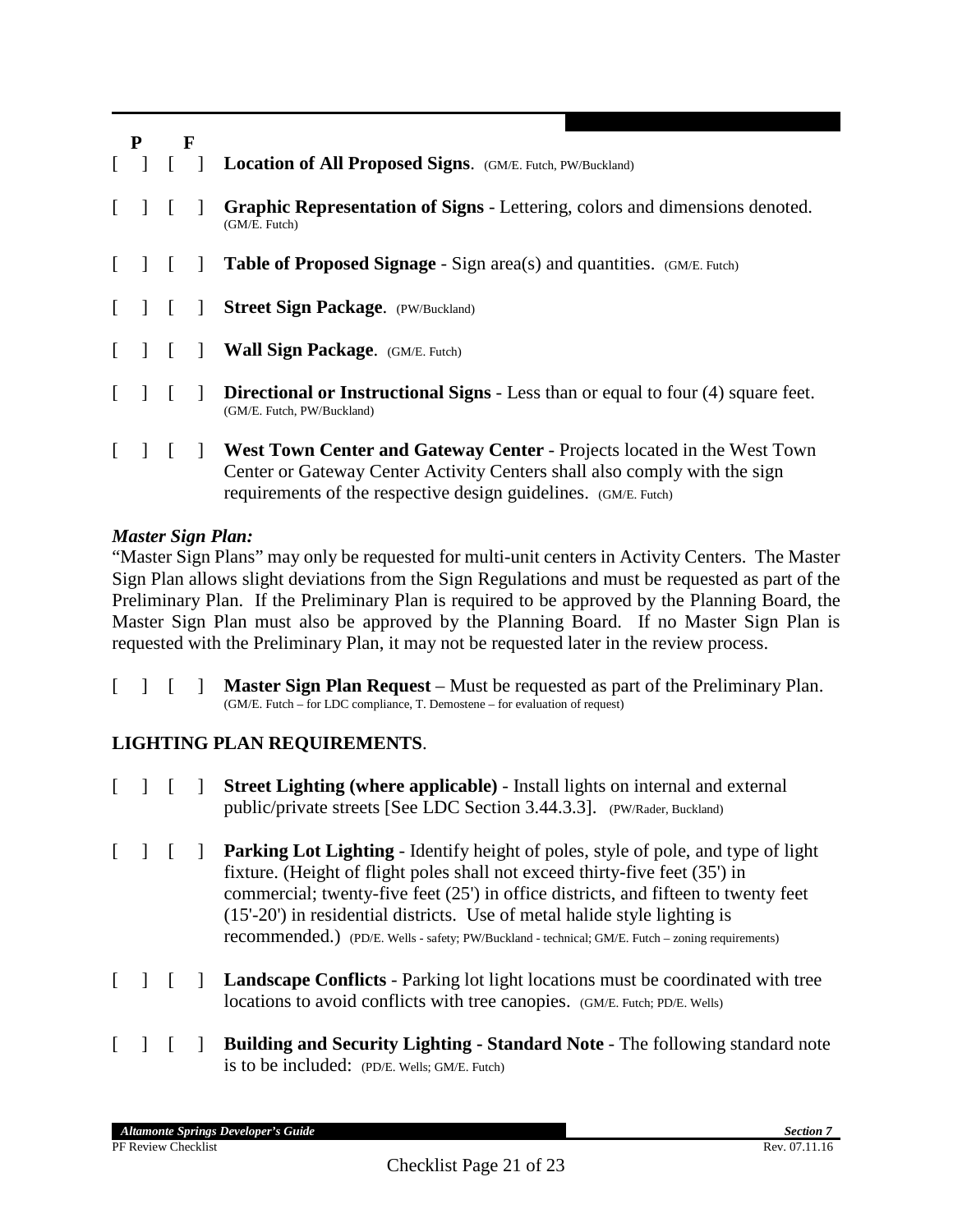|              | ${\bf P}$<br>F         |          |              |                                                                                                                                                                                                                                                                                                                                                                                                                                                                                                                       |  |  |  |
|--------------|------------------------|----------|--------------|-----------------------------------------------------------------------------------------------------------------------------------------------------------------------------------------------------------------------------------------------------------------------------------------------------------------------------------------------------------------------------------------------------------------------------------------------------------------------------------------------------------------------|--|--|--|
|              |                        |          |              | "Security lights shall be placed above doorways/exits and other<br>areas on perimeter of building. Doorways/exits shall have wall<br>mounted fixtures. Additional security lighting shall be either wall<br>mounted or by other building accent lighting. Final details and<br>types of fixtures used shall be submitted with the final engineering<br>plan. All lighting potentially visible from an adjacent street or<br>residential area shall be indirect or incorporate a full cut-off shield<br>type fixture." |  |  |  |
| $\mathbf{I}$ | $\mathbf{I}$           | $\lceil$ | $\perp$      | <b>Building and Security Lighting - Lighting of parking areas, access drives, and</b><br>internal vehicle circulation areas shall have a zero cut off fixture type design<br>mounted on top of the metal pole. This style directs light downward, preventing<br>light from trespassing into adjacent areas. (PD/E. Wells; GM/E. Futch)                                                                                                                                                                                |  |  |  |
|              | $\perp$                | $\lceil$ | $\mathbf{I}$ | Parking Lot Illuminated Levels. (PD/E. Wells; PW/Buckland - technical GM/E. Futch)                                                                                                                                                                                                                                                                                                                                                                                                                                    |  |  |  |
|              | 1                      | $\lceil$ | 1            | <b>Commercial Area Light Source Shielding - All light sources higher than fifteen</b><br>feet (15') must be fitted with a full cut off shield. (GM/E. Futch; PD/E. Wells)                                                                                                                                                                                                                                                                                                                                             |  |  |  |
|              |                        | $\Gamma$ | $\mathbf{I}$ | West Town Center and Gateway Center - Projects within the West Town<br>Center or Gateway Center activity centers shall also comply with the light<br>requirements of the respective design guidelines. (GM/E. Futch)                                                                                                                                                                                                                                                                                                  |  |  |  |
|              | <b>Site Amenities:</b> |          |              |                                                                                                                                                                                                                                                                                                                                                                                                                                                                                                                       |  |  |  |
|              |                        | $\lceil$ | $\mathbb{I}$ | <b>Outdoor Furniture</b> – Indicate any benches, planters, etc. (GM/Craft)                                                                                                                                                                                                                                                                                                                                                                                                                                            |  |  |  |
|              | I.                     | L        | J.           | <b>Specialty Pavers</b> – Indicate location and sub-base.<br>(GM/Craft, PW/Buckland)                                                                                                                                                                                                                                                                                                                                                                                                                                  |  |  |  |
|              |                        |          |              | <b>Other Amenities</b> – Indicate location and type of any other types of site amenities.<br>(All reviewers as needed)                                                                                                                                                                                                                                                                                                                                                                                                |  |  |  |
|              | Screening:             |          |              |                                                                                                                                                                                                                                                                                                                                                                                                                                                                                                                       |  |  |  |
|              |                        |          |              | Service Areas and Mechanical Equipment - See LDC Section 3.44 and Activity<br>Center design guidelines for required screening. Roof-top equipment must be<br>screened from view. (GM/E. Futch)                                                                                                                                                                                                                                                                                                                        |  |  |  |
|              | $\perp$                | $\Gamma$ | $\mathbf{1}$ | <b>Shopping Cart Corrals and Storage Areas.</b> – Indicate all outdoor shopping cart<br>corrals and storage areas. Outdoor cart storage in Activity Centers must be<br>SCreened. (GM/E. Futch)                                                                                                                                                                                                                                                                                                                        |  |  |  |
|              |                        |          |              | <b>Outdoor Merchandise Display or Storage Areas</b> – Identify whether any                                                                                                                                                                                                                                                                                                                                                                                                                                            |  |  |  |

outdoor merchandise display or storage areas are proposed. Indicate location and